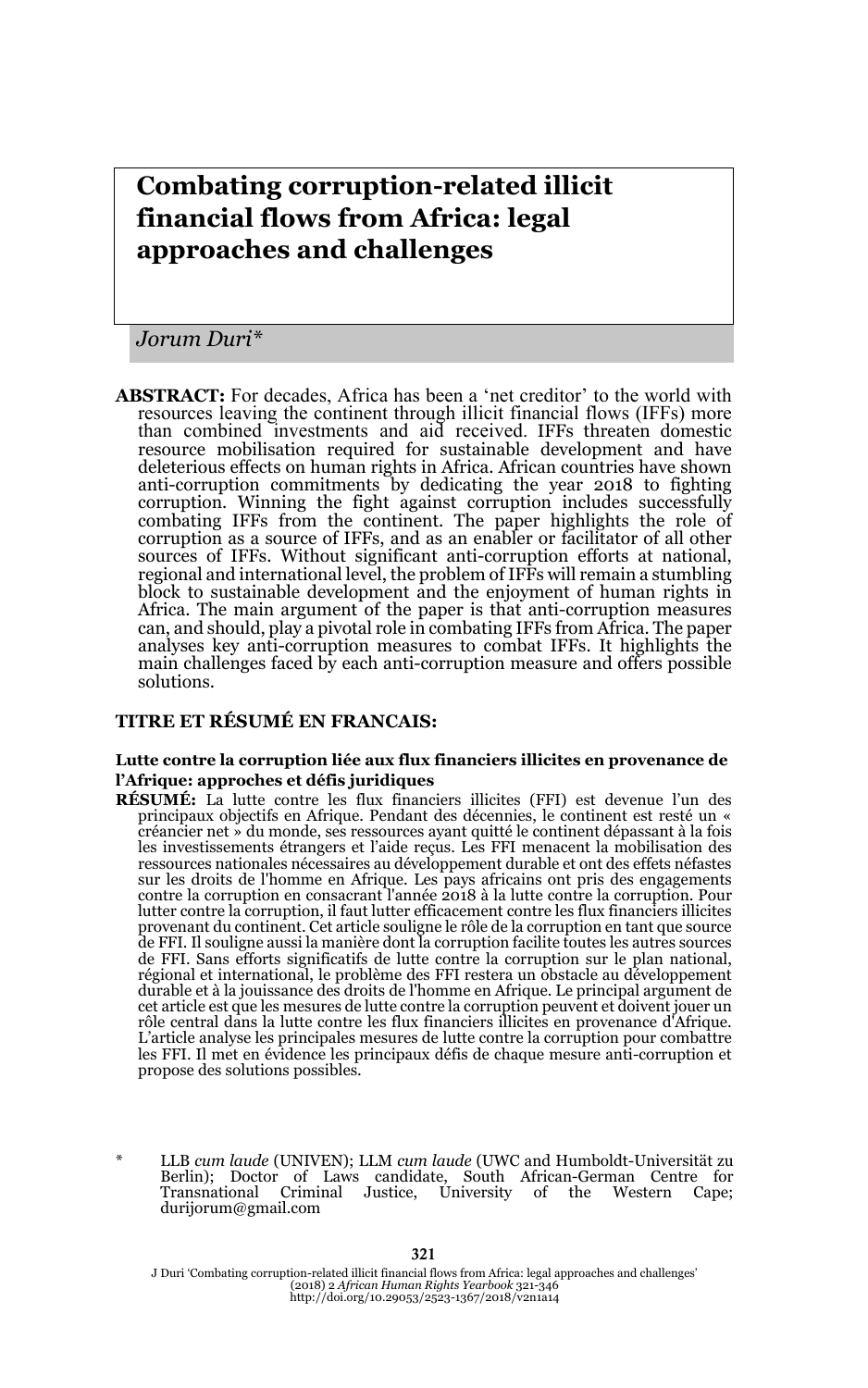**KEY WORDS:** illicit financial flows, corruption, Africa, human rights, sustainable development

### **CONTENT:**

| 2 |     |  |
|---|-----|--|
|   | 2.1 |  |
|   | 2.2 |  |
|   | 2.3 |  |
| 3 |     |  |
|   |     |  |
|   | 4.1 |  |
|   | 4.2 |  |
|   | 4.3 |  |
|   | 4.4 |  |
|   | 4.5 |  |
|   | 4.6 |  |
|   | 4.7 |  |
| 5 |     |  |
|   |     |  |

### **1 INTRODUCTION**

The African Union has declared 2018 as anti-corruption year in Africa under the theme 'Winning the fight against corruption: a sustainable path to Africa's transformation.'1 This declaration has come amidst a constant drainage of resources from Africa through illicit financial flows (IFFs) closely linked to corruption. IFFs are defined as money that is 'illegally earned, transferred or used that crosses borders'.<sup>2</sup> These illicit funds may be proceeds of illegal activities such as corruption and organised crime, and proceeds of legal business that become illicit when moved between borders in violation of applicable laws and regulatory frameworks.<sup>3</sup> IFFs are a major source of domestic resource leakage in Africa, resulting in shortages of foreign exchange, reduction in tax collections, restrictions in foreign investments, and leaving millions of people languishing in poverty.<sup> $\frac{4}{3}$ </sup> What is more, IFFs have deleterious effects on the full enjoyment, protection and fulfilment of human rights due to constrained resources. According to a study by the Global Financial Integrity on IFFs in developing countries during the period 2008 to 2012, illicit financial outflows in some countries were greater than public expenditure on education and health, surpassed the total tax revenues in some countries, and outnumbered financial inflows from foreign direct investments and official

- 3 D Kar & D Cartwright‐Smith 'Illicit financial flows from developing countries: 2002-2006' (2009) *Global Financial Integrity* 1 http://www.gfintegrity.org/stor age/gfip/executive%20-%20final%20version%201-5-09.pdf (accessed 10 June 2018).
- 4 D Kar & B LeBlanc 'Illicit financial flows from developing countries: 2002-2011' (2013) *Global Financial Integrity* 1 http://www.gfintegrity.org/report/2013 global-report-illicit-financial-flows-from-developing-countries-2002-2011/ (accessed 9 June 2018).

<sup>1</sup> African Union 'African Union to launch 2018 as the African anti-corruption year' (22 January 2018), https://au.int/en/pressreleases/20180122/african-unionlaunch-2018-african-anti-corruption-year%E2%80%A6 (accessed 10 June 2018).

<sup>2</sup> World Bank 'Illicit financial flows' (2017) http://www.worldbank.org/en/topic/ financialsector/brief/illicit-financial-flows-iffs (accessed 5 June 2018).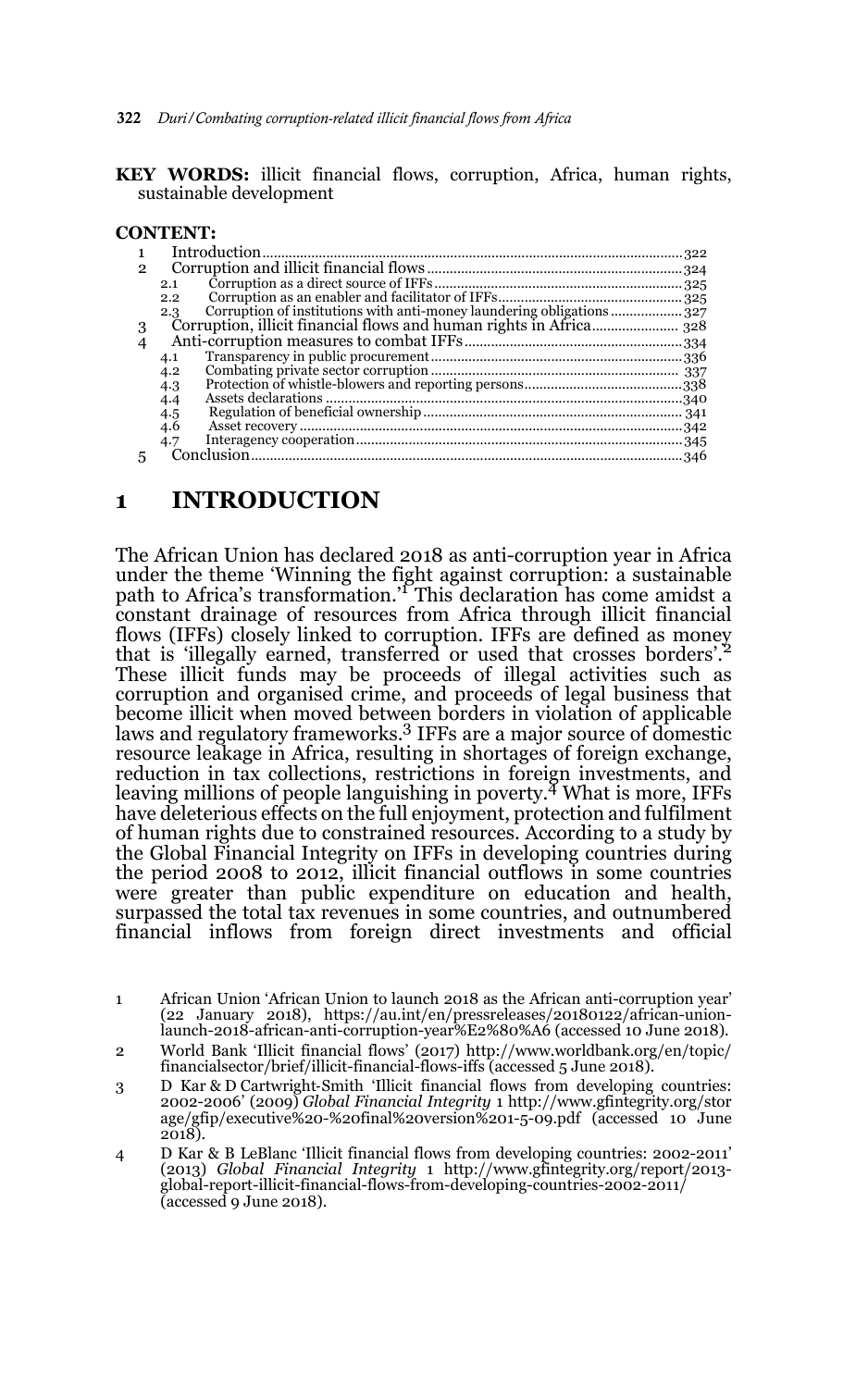development assistance in other countries.5 This has led to Africa being called the 'net creditor' to the world, with resources illicitly leaving the continent exceeding debts, foreign aid and investments received combined.

The African Commission on Human and Peoples' Rights (African Commission) passed a resolution on IFFs in 2013 which noted that the continent loses billions of dollars every year and that 'Africa is embroiled in a vicious circle of poverty, malnutrition, diseases and death' as a result of IFFs.7 Due to the deleterious effects of IFFs on human rights and sustainable development, reducing illicit flows was unsurprisingly included as a component of Goal 16 of the Sustainable<br>Development Goals in 2015.<sup>8</sup> At the regional level, the African Union's Agenda 2063 calls for the strengthening of domestic resource mobilisation by reversing and eliminating all forms of IFFs from the continent.<sup>9</sup>

The problem of illicit financial outflows from Africa prompted the African Union and the United Nations Economic Commission for Africa (UNECA) to establish a High Level Panel on Illicit Financial Flows from Africa (High Level Panel) to understand and tackle IFFs from Africa.10 The High Level Panel's report estimated that the continent is losing at least US  $$50$  billion per year through IFFs.<sup>11</sup> Corruption is regarded as contributing about five percent of IFFs, even though many African respondents to the panel's questionnaires felt<br>that corruption was the main cause of IFFs from their countries.<sup>12</sup> The low percentage can be attributed to the current macroeconomic approaches to IFFs that mainly concentrate on discrepancies in trade and balance of payments, focusing more on commerce-related IFFs

- 5 J Spanjers & HF Foss 'Illicit financial flows and development indices: 2008-2012' (2015) *Global Financial Integrity* 30-33 http://www.gfintegrity.org/report/ illicit-financial-flows-development-indices-2008-2012/ (accessed 10 June 2018).
- 6 JK Boyce & L Ndikumana 'Is Africa a net creditor? New estimates of capital flight from severely indebted sub-Saharan African countries, 1970-1996' (2001) 38 *Journal of Development Studies* 27-56.
- 7 Resolution 236: Resolution on Illicit Capital Flight from Africa, adopted by the African Commission on Human and Peoples' Rights at its 53rd Ordinary Session held in Banjul, the Gambia from 9 to 23 April 2013 paras 4-5.
- 8 United Nations Sustainable Development Goals 'Goal 16: Promote just, peaceful and inclusive societies' (2015) https://www.un.org/sustainabledevelopment/ peace-justice/ (accessed 10 June 2018).
- 9 African Union *Agenda 2063* (2015) 18, https://au.int/sites/default/files/pages/ 3657-file-agenda2063\_popular\_version\_en.pdf (accessed 10 June 2018).
- 10 Resolution 886 (XLIV): Resolution of the AU Conference of Ministers of the Economy and Finance and ECA Conference of African Ministers of Finance, Planning and Economic Development, adopted at its 4th Joint Annual Meeting held in Addis Ababa, Ethiopia, from 28 – 29 March 2011 AU doc AU/CAMEF/ MIN/Rpt(VI).
- 11 High Level Panel on Illicit Financial Flows from Africa 'Illicit financial flows' (2015) 13, https://www.uneca.org/sites/default/files/PublicationFiles/iff\_main\_ report\_26feb \_en.pdf (accessed 13 June 2018).
- 12 High Level Panel (n 11) 32.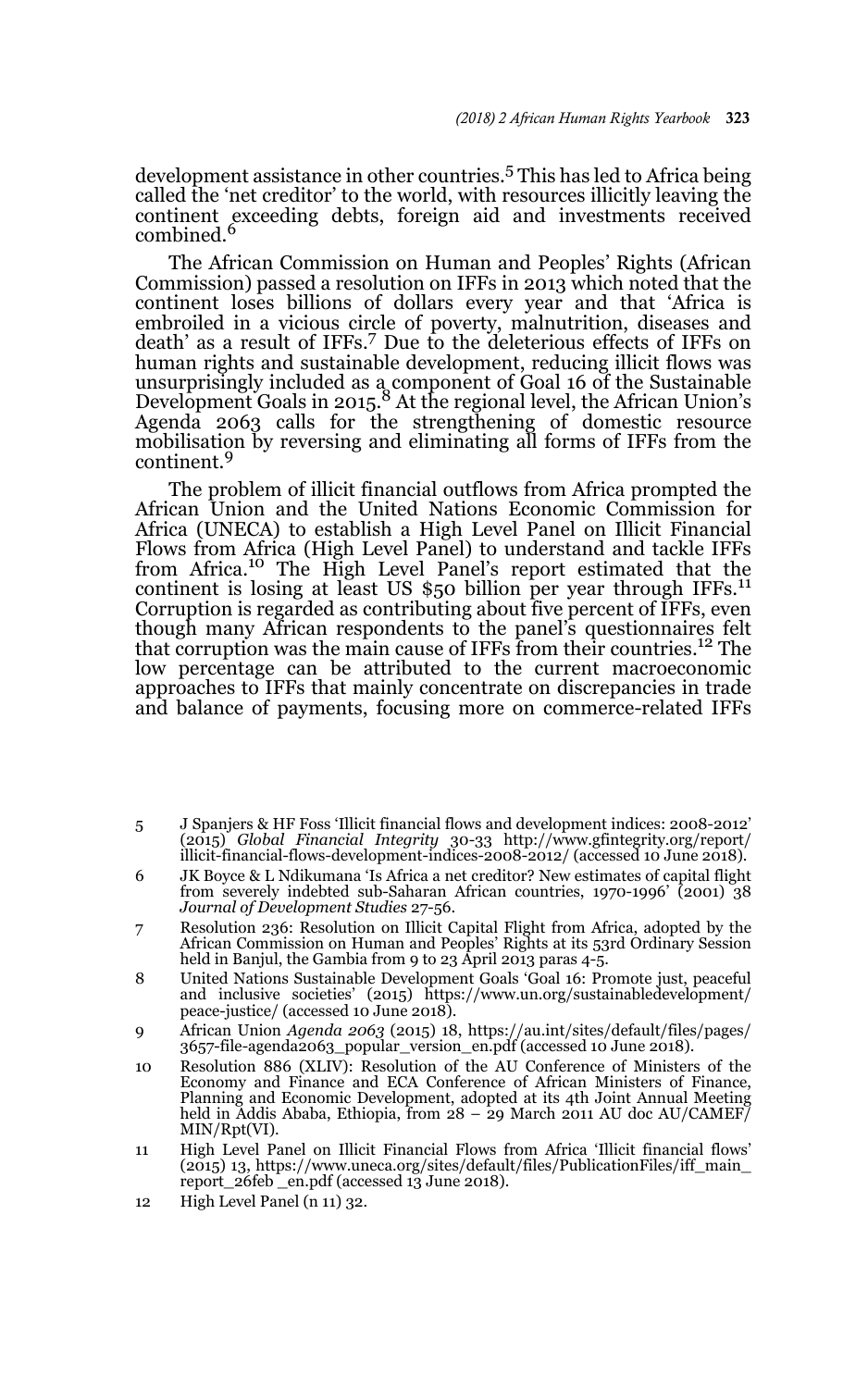than corruption-related IFFs.<sup>13</sup> Corruption is also clandestine and difficult to measure, and therefore higher than the estimated percentage. According to the High Level Panel, corruption facilitates 'all other aspects of IFFs'.14 Finding 8 of the High Level Panel stated that 'corruption and abuse of entrusted power remains a continuing concern' to tackling IFFs from Africa.<sup>15</sup> Due to the proximate relationship between corruption and IFFs, it was no surprise that there was a recommendation for IFFs to become a specific component in the African Union Convention on Preventing and Combating Corruption, thereby bringing IFFs into the strategy of the African Union Advisory Board on Corruption.<sup>16</sup>

The crucial role of effective anti-corruption regimes in combating IFFs from Africa has not been given enough attention. This anticorruption year in Africa presents an opportunity to focus on the relationship between corruption and IFFs on the continent. The main proposition of this paper is that anti-corruption measures can and should play a crucial role in tackling IFFs from Africa. The paper argues that effective anti-corruption measures will go a long way to combating IFFs as 'corruption leaves the door wide open for illicit financial flows'.<sup>17</sup> Effective anti-corruption efforts create a hostile environment for the sources and enablers of IFFs. The paper will attempt to clarify the nexus between corruption and IFFs, giving specific examples. It will proceed to discuss the devastating effects of corruption and IFFs on human rights in Africa. Then, it will analyse how anti-corruption measures can play a critical role in reducing IFFs. The paper will highlight the challenges faced by anti-corruption efforts and will recommend possible remedies.

# **2 CORRUPTION AND ILLICIT FINANCIAL FLOWS**

Corruption plays a significant role as a 'source and enabler' of IFFs from Africa.<sup>18</sup> The nexus between corruption and IFFs manifests itself in more than one way, including corruption as the direct source of IFFs, corruption as a means of facilitating the creation of illicit funds and

- 14 High Level Panel (n 11)) 32.
- 15 High Level Panel (n 11) 69.
- 16 High Level Panel (n 11) 83.

18 High Level Panel (n 11) 51.

<sup>13</sup> M Hunter 'Measures that miss the mark: Capturing the proceeds of crime in illicit financial flow models' (2018) *Global Initiative against Transnational Organized Crime* 10, 14 http://globalinitiative.net/capturing-proceeds-of-crime-in-illicit-financial-flows-models/ (accessed 6 August 2018).

<sup>17</sup> LJM Sène 'Mobilisation of domestic resources: Fighting against corruption and illicit financial flows' (2018) *African Union Commission Department of Economic Affairs* 5 https://au.int/sites/default/files/newsevents/workingdocuments/3408 6-wd-dea\_paper\_stc\_2018\_mobilization\_of\_domestic\_resources\_fighting\_agai nst\_corruption\_iff\_english\_0.pdf (accessed 6 August 2018).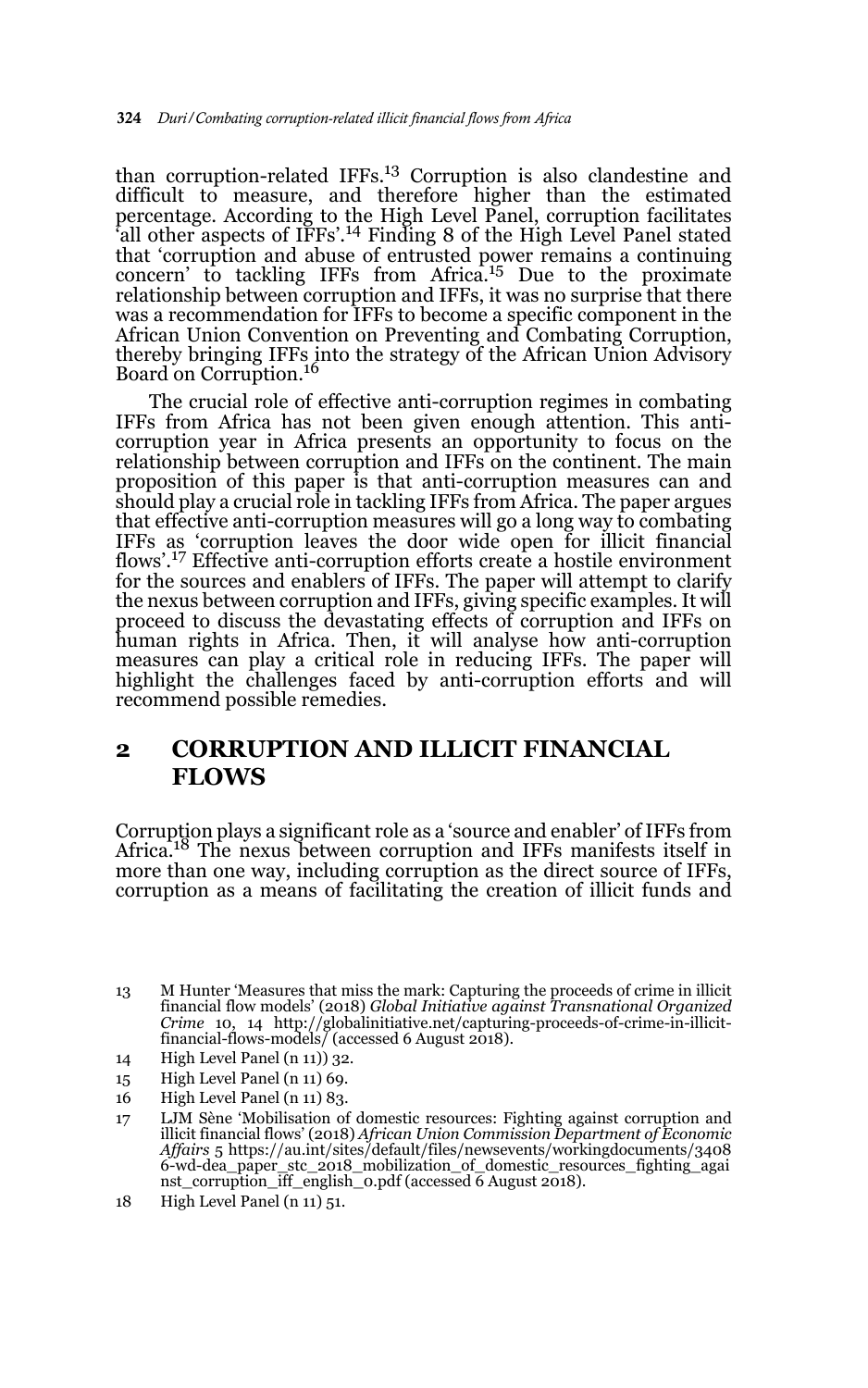corruption as a means for enabling an illicit flow itself by the corruption of institutions with anti-money laundering obligations.<sup>19</sup>

#### **2.1 Corruption as a direct source of IFFs**

Proceeds of corruption leaving the continent contribute to illicit financial outflows from Africa. Hiding the proceeds of corruption is as antique as corruption itself, and the cross-border movement of the proceeds constitute IFFs. Corrupt persons rely significantly on successful laundering to enjoy the proceeds of corruption far away from the victim state. For decades, political elites in African countries have stashed stolen assets in the developed world. Mobutu Sese Seko in Zaire (now the Democratic Republic of the Congo) looted about US \$5 billion from state coffers which were equal to the country's external debt<br>during his time in office.<sup>20</sup> Sani Abacha plundered billions of state resources during his term in office as president of Nigeria.<sup>21</sup> In 2010, the United States of America (USA) reported how politically-exposed persons from Angola, Equatorial Guinea and Nigeria stole public funds from their countries and launder the proceeds in banks across the USA.<sup>22</sup> Recently, Vice President Teodorin Obiang of Equatorial Guinea was convicted of corruption and money laundering in France for looting state resources to afford jet-setting lifestyle in France including a  $\epsilon$ 107 million mansion and a fleet of extravagant cars.<sup>23</sup> Previously, Obiang had reached a settlement with USA officials for forfeiture of assets in the country worth more than US \$30 million bought with stolen funds from Equatorial Guinea.<sup>24</sup>

### **2.2 Corruption as an enabler and facilitator of IFFs**

Corruption plays a huge role in enabling or facilitating the creation for illicit funds. For example, bribery of tax officials to ignore tax evasion

- 19 See Q Reed & A Fontana 'Corruption and illicit financial flows: The limits and possibilities of current approaches' (2011) 19 https://www.u4.no/publications/ corruption-and-illicit-financial-flows-the-limits-and-possibilities-of-currentapproaches-2/pdf (accessed 13 June 2018).
- 20 J Svensson 'Eight questions about corruption' (2005) 19 *Journal of Economic Perspectives* 19.
- 21 M Levi *et al* 'Money laundering and corruption' in JE Campos & S Pradhan *The* many faces of corruption: tracking vulnerabilities at the sector level (2007) 400.
- 22 United States Permanent Subcommittee on Investigations 'Keeping foreign corruption out of the United States: Four case histories' 4 February 2010, https:// www.hsgac.senate.gov/subcommittees/investigations/hearings/-keeping-foreign -corruption-out-of-the-united-states-four-case-histories (accessed 25 June 2018).
- 23 A Chrisafis 'Son of Equatorial Guinea's President is convicted of corruption in France' *The Guardian* 27 October 2017.
- 24 United States Department of Justice 'Second Vice President of Equatorial Guinea agrees to relinquish more than \$30 million of assets purchased with corruption proceeds' (2014) https://www.justice.gov/opa/pr/second-vice-president-equato rial-guinea-agrees-relinquish-more-30-million-assets-purchased (accessed 10 July 2018).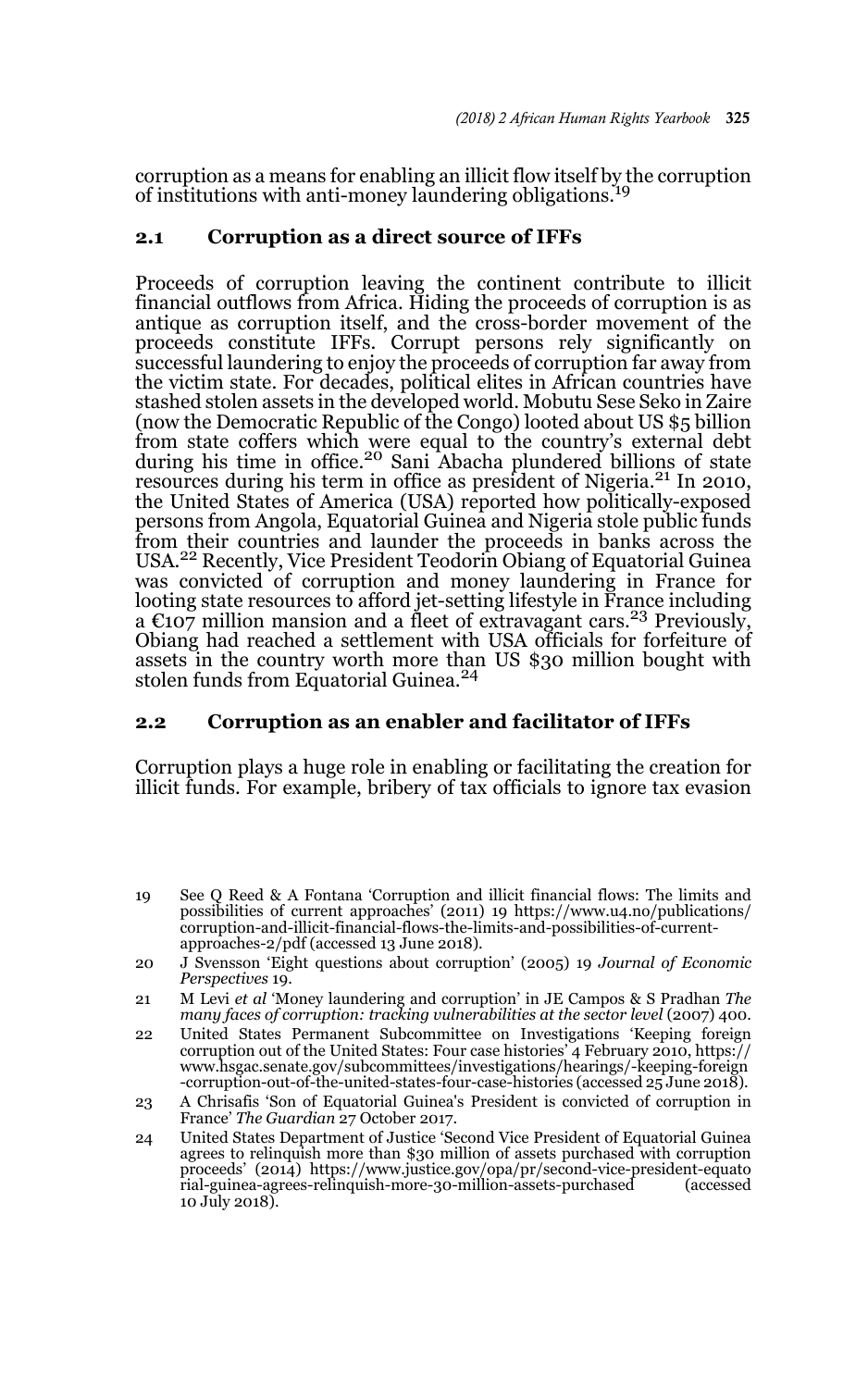or to make favourable tax interpretations to the briber.<sup>25</sup> Such instances include the US oil company Halliburton which admitted to paying a Nigerian tax official US \$2.4 million to manipulate tax returns in its favour.26 Corruption may also facilitate creation of illicit funds by politicians who abuse their political power to create personal wealth, which will become illicit funds. For example, a report by the World Bank revealed how Tunisia's former President Ben Ali and his family corruptly manipulated regulations for their own personal and commercial benefit, damaging free trade within the country.27 The family was then able to move a large portion of their fortunes offshore with relative ease.

Corruption also facilitates illegal resource exploitation, another source of IFFs.<sup>28</sup> Due to poor governance and corruption, Africa has become a hub for high levels of IFFs in the extractive industry. Government officials are bribed to offer unequal contracts which do not reflect the true value of the resources extracted, with the disparity in values often extensive.<sup>29</sup> Production companies and exporters may offer bribes to officials for underreporting the volume or value of actual resources extracted. Corruption and illegal resource exploitation have led to underdevelopment in many well-resourced countries in Africa. The Democratic Republic of Congo is a typical point of reference on corruption and mismanagement of natural resources which has facilitated plunder of resources from the country.30 In Zimbabwe, political and economic elites looted diamonds from Chiadzwa diamond field, and the former President Robert Mugabe revealed that at least US \$15 billion of potential diamond revenue remain unaccountable.<sup>31</sup> In Nigeria, the parliament revealed how US \$6 billion was lost to corruption and mismanagement in fuel subsidy schemes between 2010 and  $2013^{32}$  These examples clearly show that corruption is a major factor leading to unfair exploitation of resources in Africa.

Bribery of public officials by international organisations to award contracts facilitates IFFs as well. According to the OECD,

- 25 Reed & Fontana (n 19) 19.
- 26 'Halliburton discloses bribe paid to Nigerian tax official' *The Wall Street Journal* 9 May 2003.
- 27 R Rijkers, C Freund & A Nucifora 'All in the family: State capture in Tunisia' (2014) *Policy Research Working Paper* http://documents.worldbank.org/ curated/en/440461468173649062/All-in-the-family-state-capture-in-Tunisia (accessed 12 April 2018).
- 28 P Le Billon 'Extractive sectors and illicit financial flows: What role for revenue governance initiatives?' (2011) 4 https://www.u4.no/publications/extractivesectors-and-illicit-financial-flows-what-role-for-revenue-governance-initiatives/ (accessed 26 June 2018).
- 29 UNECA *A study on the global governance architecture for combating illicit financial flows* (2018) 13.
- 30 See M Chene 'Overview of corruption and anti-corruption in the Democratic Republic of Congo' (2014) *Transparency International* 4 https://www.trans parency. org/whatwedo/answer/overview\_of\_corruption\_and\_anti\_corruption \_in\_the\_demo cratic\_republic (accessed 26 June 2018).
- 31 R Chidza 'Chiadzwa \$15 billion diamonds plunder' *NewsDay* 16 March 2016.
- 32 J Brock & C Eboh 'Nigeria fuel subsidy graft cost \$6.8 billion: Parliament' *Reuters* 19 April 2012.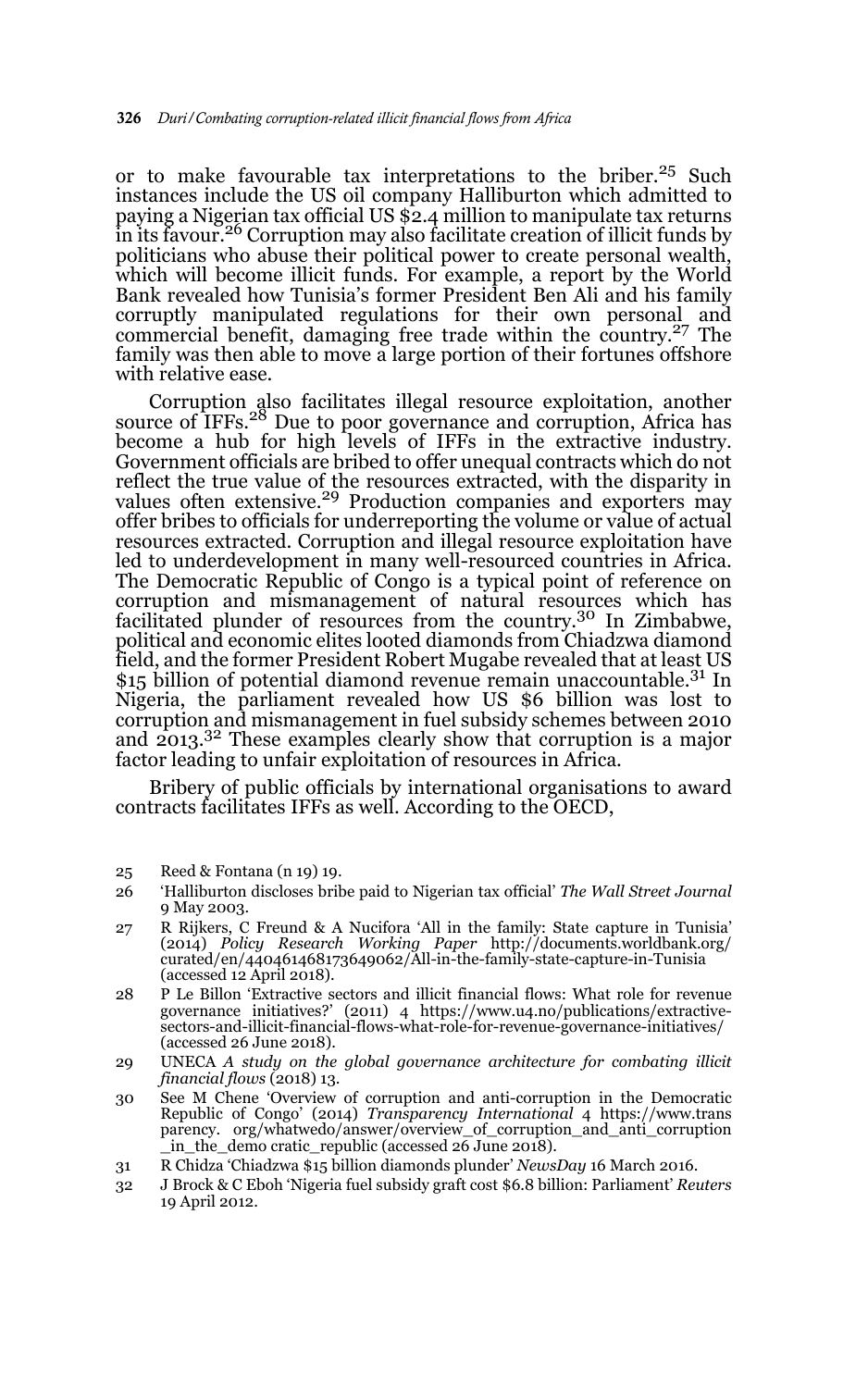Corruption in awarding business contracts has social, political, environmental and economic costs which no country can afford. Serious consequences result when public officials take bribes when awarding contracts to foreign businesses for public services such as roads, water or electricity. A USD 1 million dollar bribe can quickly amount to a USD 100 million loss to a poor country through derailed projects and inappropriate investment decisions which undermine development.<sup>33</sup>

Even though the actual bribery may not constitute IFFs, the illicit gain obtained through bribery may constitute illicit financial outflows.<sup>34</sup> The report of the High Level Panel also revealed how corrupt practices facilitate organised crime such as trafficking of drugs, illegal currency trafficking, illegal weapons and wildlife trafficking which are sources of IFFs, indicating the cross-cutting edge of corruption in IFFs.<sup>35</sup>

### **2.3 Corruption of institutions with anti-money laundering obligations**

Financial institutions and designated non-financial businesses or professionals have anti-money laundering obligations as 'gatekeepers' responsible for preventing the laundering of proceeds of crime. These gatekeepers '"protect the gates to the financial system" through which potential users of the system, including launderers, must pass in order to be successful'.<sup>36</sup> If a gatekeeper has reasonable grounds to suspect that funds are proceeds of a criminal activity, or are related to terrorist financing, it is obligated to report the suspicion to the country's financial intelligence unit.37 Criminals are aware of the ability of gatekeepers to provide access to the financial system in order to clean proceeds of their illegal activities. In certain instances, the personal position or reputation of the gatekeeper may be useful to the launderer due to the gatekeeper's presumed ethical standards or the gatekeeper's expertise in concealing suspicious transactions.38 The World Bank has reported how these gatekeepers can be employed to facilitate the creation or abuse of legal persons and legal arrangements (such as trusts) to conceal the proceeds of corruption and other criminal activities.39 Criminals hide behind the corporate veil to disguise their involvement as ultimate beneficiaries of the corporation.

- 35 High Level Panel (n 11) 3, 79.
- 36 Financial Action Task Force 'Global money laundering & terrorist financing threat assessment' (2010) 44 http://www.fatf-gafi.org/publications/methodsandtren ds/documents/globalmoneylaunderingterroristfinancingthreatassessment.html (accessed 20 July 2018).
- 37 Financial Action Task Force 'International standards on combating money laundering and the financing of terrorism & proliferation' (2012) recommendations 20, 21 & 22.
- 38 Financial Action Task Force (n 36) 44.
- 39 E van der Does de Willebois *et al The puppet masters: how the corrupt use legal structures to hide stolen assets and what to do about it* (2011) 11, 20.

<sup>33</sup> OECD *Better policies for development 2014: Policy coherence and illicit financial flows* (2014) 34.

<sup>34</sup> As above.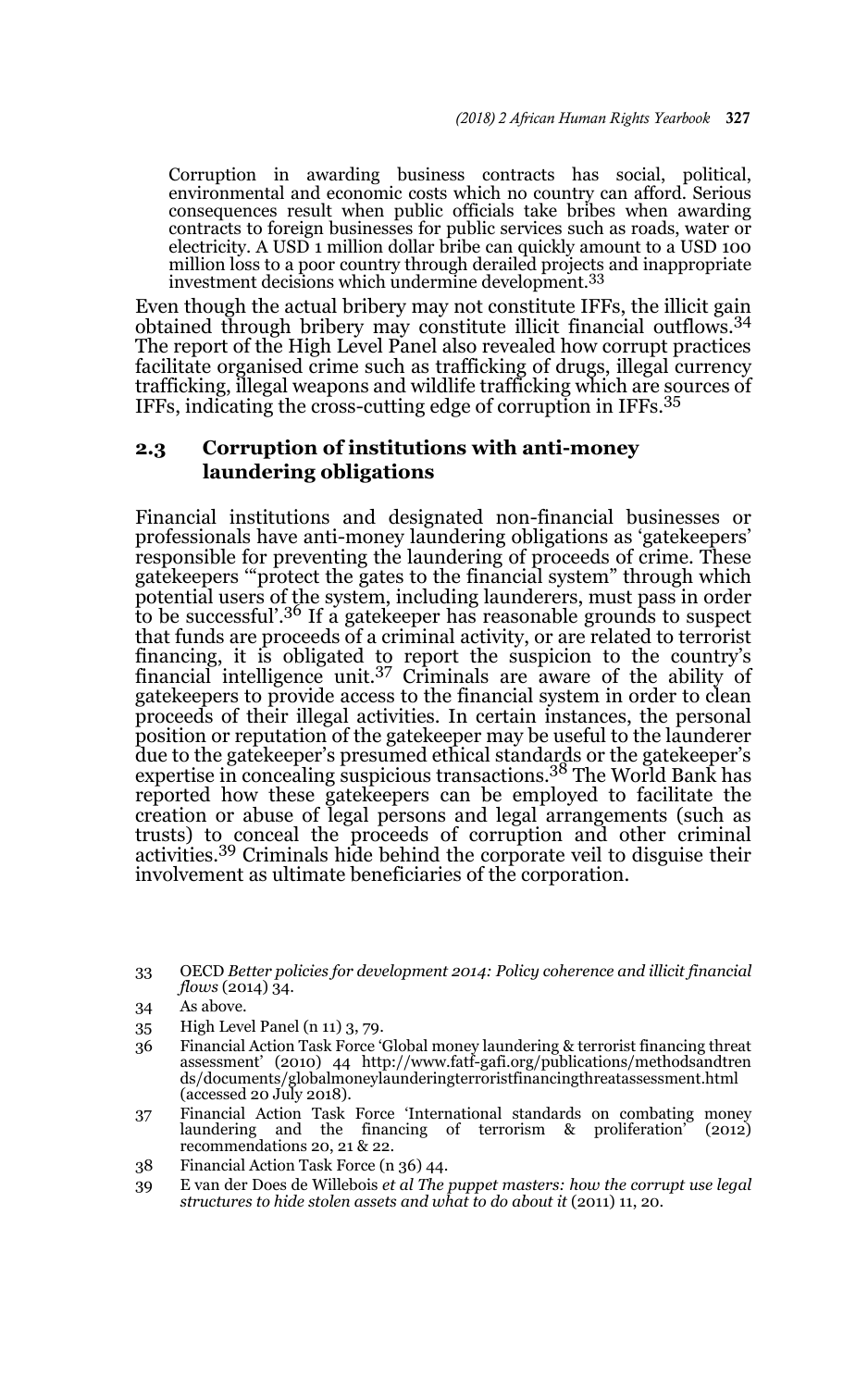Money launderers may offer bribes to institutions with anti-money laundering obligations in order to successfully launder proceeds of crime. It has been argued that 'where money launderers cannot achieve their aims through the use or threat of the use of violence, corruption will be the alternative.<sup>'40</sup> Hence, anti-money laundering agencies and financial institutions may be induced to turn a blind eye to detecting money laundering, or even facilitate illegal transactions.<sup>41</sup> Once antimoney laundering institutions and persons have been corrupted, illicit funds from different sources can easily flow out of Africa. The High Level Panel reported the role of corruption in enabling IFFs at every stage including bribery of customs officials, tax inspectors, security officials, bankers and judges; and the use of political power to prevent state officials from vetting mineral exports, searching private planes or<br>from preventing smuggling of cash.<sup>42</sup> What is more, these illicit funds can be used by criminals to set up companies, to control financial institutions and to bribe public officials in a bid to further their illegal objectives.43

This paints a clear picture of the close link between corruption and IFFs from Africa, with corruption as an indispensable instrument in facilitating all sources of IFFs. The paper will proceed to analyse the impact of corruption and IFFs on human rights in Africa.

# **3 CORRUPTION, ILLICIT FINANCIAL FLOWS AND HUMAN RIGHTS IN AFRICA**

In 2014, the African Union estimated that Africa had lost US \$148 billion, 50 per cent of tax revenue, 25 per cent of the continent's GDP and US \$30 billion through corruption.44 Even though corruption is not *per se* recognised as a direct violation of human rights under international law,45 there is general consensus that it leads to a

- 40 N Mugarura 'Uncoupling the relationship between corruption and money laundering crimes' (2016) 24 *Journal of Financial Regulation and Compliance* 77.
- 41 C Goredema 'Money laundering in Southern Africa: incidence, magnitude and prospects for its control' (2004) 4 https://issafrica.org/research/papers/moneylaundering-in-southern-africa-incidence-magnitude-and-prospects-for-its-cont rol (accessed 29 June 2018).
- 42 High Level Panel (n 11) 51.
- 43 HPB Moshi 'Fighting money laundering: The challenge in Africa' (2007) 3 https:/ /issafrica.org/research/papers/fighting-money-laundering-the-challenges-in-afri ca (accessed 29 June 2018).
- 44 Governance and Public Administration Division of the Economic Commission for Africa & the African Union Advisory Board on Corruption 'Combating corruption, improving governance in Africa: Regional anti-corruption programme for Africa (2011-2016)' (2011) 4 https://www.uneca.org/sites/default/files/Publication Files/combating-corruption-improving-governance-in-africa-2011-2016.pdf (accessed 13 June 2018).
- 45 There have been arguments for the recognition of a right to a corruption-free society. See N Kofele-Kale 'The right to a corruption-free society as an individual and collective human right: Elevating official corruption to a crime under international law' (2000) 34 *The International Lawyer* 163; M Murray &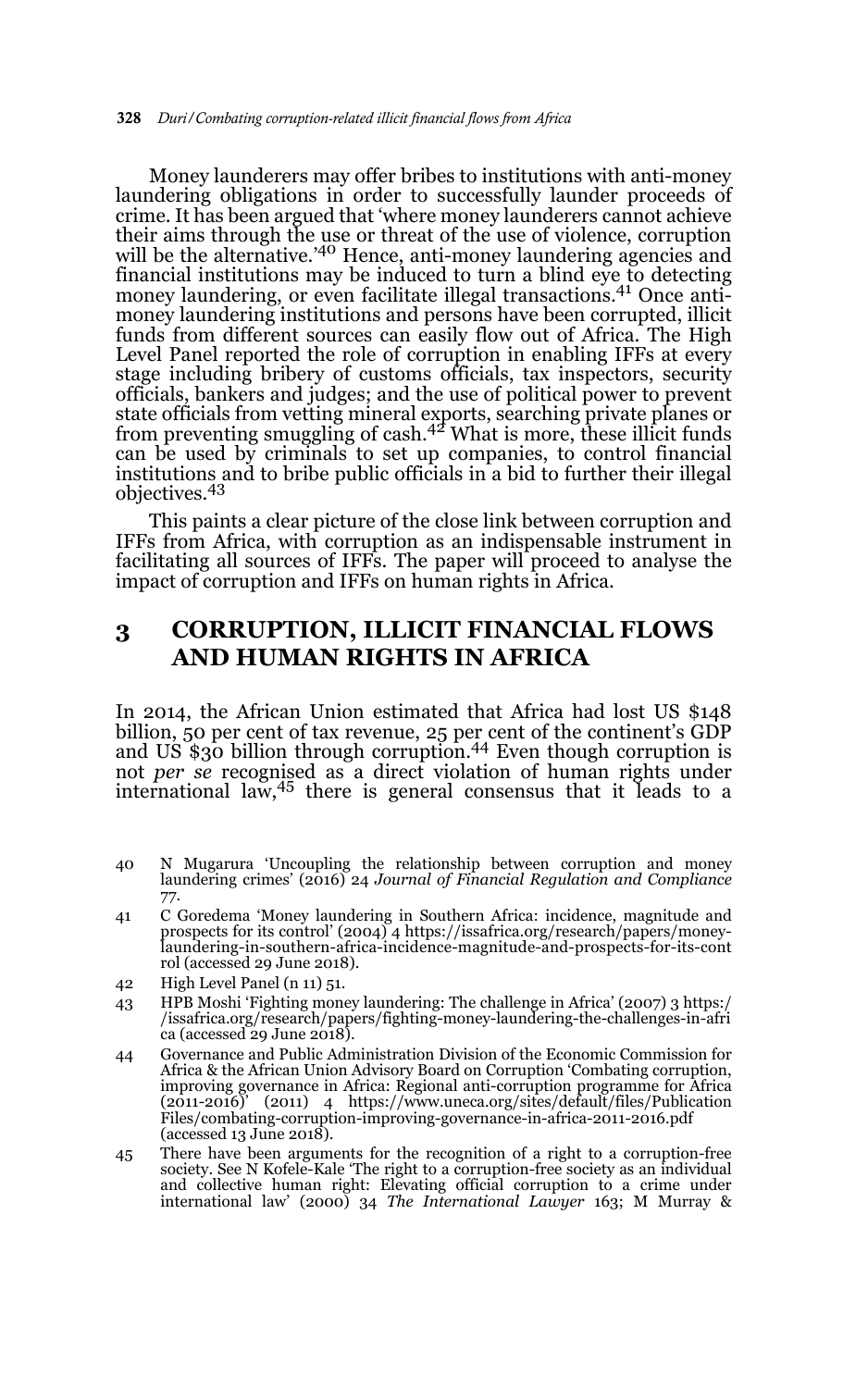violation of human rights.46 UN bodies such as the Human Rights Council have adopted resolutions on the negative impact of corruption on the enjoyment of human rights.<sup>47</sup>

There is an increased focus on the impact of IFFs on human rights. For instance, the African Commission in 2013 requested its Working Groups on Economic, Social and Cultural Rights in Africa and on Extractive Industries, Environment and Human Rights Violations in Africa to conduct an in-depth study on the effects of IFFs on human<br>rights in Africa.<sup>48</sup> In 2014, the UN Human Rights Council tasked an independent expert to analyse the negative effects of IFFs on human rights.49 The interim UN report indicated that IFFs divert resources meant for development and may interfere with governments'<br>compliance with international human rights obligations.<sup>50</sup> Pertinent among international obligations is article 2(1) of the International Covenant on Economic, Social and Cultural Rights (ICESCR), which provides that each state party:

undertakes to take steps, individually and through international assistance and cooperation, especially economic and technical, to the maximum of its available resources, with a view to achieving progressively the full realization of the rights recognized in the present Covenant by all appropriate means, including particularly the adoption of legislative measures.

According to the African Commission, IFFs erode the capacity of African states to implement the African Charter on Human and Peoples' Rights (African Charter).<sup>51</sup> IFFs threaten the right of citizens to freely dispose of their natural resources and the right to their

45 A Spalding 'Freedom from official corruption as a human right' (2015) https:// www.brookings.edu/research/freedom-from-official-corruption-as-a-humanright/ (accessed 14 June 2018).

- 46 See for example A Munyai & AA Agbor 'The impact of corruption on the right to development in Africa' in CC Ngang, SD Kamga & V Gumede (eds) *Perspectives on the right to development* (2018) 70-82; MK Andersen 'Why corruption matters in human rights' (2018) 10 *Journal of Human Rights Practices* 179-190.
- 47 Resolution 25: Resolution on the negative impact of corruption on the enjoyment of human rights, adopted by the UN Human Rights Council at its 35th Session held in Geneva, Switzerland, from 27 February – 24 March 2017 UN Doc A/HRC/ RES/35/25 (2017). The Human Rights Council has adopted several resolutions, decisions and reports on the human rights impacts of corruption https:// www.ohchr.org/EN/Issues/CorruptionAndHR/Pages/Documentation.aspx  $(\text{accessed 10 June 2018}).$
- 48 Resolution 236: Resolution on Illicit Capital Flight from Africa, adopted by the African Commission on Human and Peoples' Rights at its 53rd Ordinary Session held in Banjul, the Gambia from 9 to 23 April 2013, para 12.
- 49 Resolution 25/9: Resolution on the negative impact of the non-repatriation of funds of illicit origin to the countries of origin on the enjoyment of human rights, and the importance of improving international cooperation, adopted by the UN Human Rights Council at its 25th Session held in Geneva, Switzerland, from 3 - 28 March 2014, UN Doc A/HRC/RES/25/9.
- 50 JP Bohoslavky 'Report on illicit financial flows, human rights and the post-2015 development agenda: Interim study by the Independent Expert on the effects of foreign debt and other related international financial obligations of states on the full enjoyment of all human rights, particularly economic, social and cultural rights' (10 February 2015) UN Doc A/HRC/28/60 para 23.
- 51 Resolution 236: Resolution on Illicit Capital Flight from Africa, adopted by the African Commission on Human and Peoples' Rights at its 53rd Ordinary Session held in Banjul, the Gambia from 9 to 23 April 2013 para 3.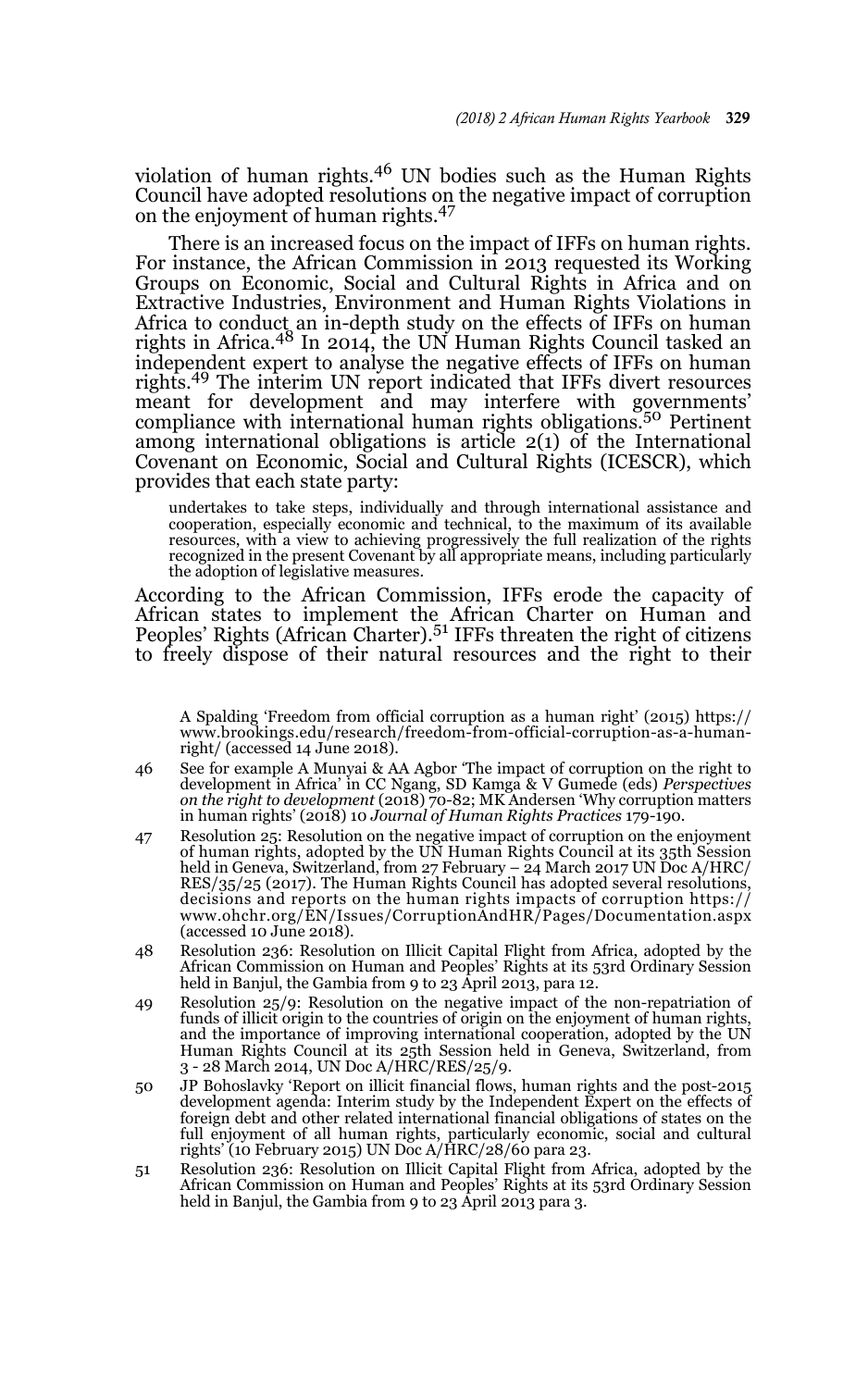economic, social and cultural development.<sup>52</sup> The Working Group on Extractive Industries, Environment and Human Rights (WGEI) of the African Commission has expressed discontent over exploitative and non-beneficial mining contracts responsible for IFFs from DRC and has contended that this violates the right to natural resources enshrined in the African Charter.53 The African Commission has held that the deprivation of the citizens' right to freely dispose of their wealth and natural resources affects their right to economic, social and cultural development and the general responsibility of states 'to individually or collectively ensure the exercise of the right to development.'<sup>54</sup>

IFFs deplete resources for the government to increasingly realise economic, social and cultural rights. It hinders the commitment by African countries in Agenda 2063 to increase domestic resource mobilisation in order to reduce aid dependency, lessen unsustainable debts and elevate Africa-multilateral lending institutions to global status.55 In Zimbabwe, the discovery of diamonds was celebrated as an opportunity for economic recovery and poverty alleviation. To date however, three quarters of Zimbabweans live beneath the poverty line, a third of the Zimbabwean population faces food insecurity and the country has an external debt exceeding US \$10 billion.<sup>56</sup> In the Democratic Republic of the Congo, IFFs from the extractive industry have left many people living below the poverty line despite the country's wealth in natural resources.57 These examples clearly show the deleterious effects of IFFs on the right to natural resources and the right to development espoused in the African Charter.

In the case of *SERAP v Nigeria* before the Court of Justice of the Economic Community of West African States, the applicants argued that the embezzlement of public funds in the department of education violated the right to education and was illegal and unconstitutional as it violated articles 21 and 22 of the African Charter.<sup>58</sup> Even though the Court did not declare the illegality or unconstitutionality of embezzlement of public funds, it noted the negative impact of corruption on the right to education and ordered the Nigerian government to provide necessary funds to cover the shortfall to ensure

- 52 Arts 21 & 22 of the African Charter. See also art  $2(1)$  of the of the International Covenant on Civil and Political Rights (1966).
- 53 African Commission 'Statement of the African Commission on Human and Peoples' Rights on illicit financial flight and other concerns arising out of the Paradise Papers' 12 December 2017 http://www.achpr.org/press/2017/12/d380/ (accessed 2 October 2018).
- 54 *Democratic Republic of Congo v Burundi, Rwanda and Uganda* (2004) AHRLR 19 (ACHPR 2003).
- 55 African Union (n 9) 18.
- 56 Global Witness 'An inside job Zimbabwe: The state, the security forces, and a decade of disappearing diamonds' (2017) 13 https://www.globalwitness.org/en/ campaigns/conflict-diamonds/inside-job/ (accessed 30 June 2018).
- 57 D Kar *et al* 'Capital flight from the Democratic Republic of Congo' (2014) *Global Financial Integrity* 15 https://www.gfintegrity.org/report/capital-flight-demo cratic-republic-congo/capital-flight-from-the-drc/ (accessed 30 June 2018).
- 58 *SERAP v Nigeria*, Judgment, ECW/CCJ/APP/12/07; ECW/CCJ/JUD/07/10 (30 November 2010).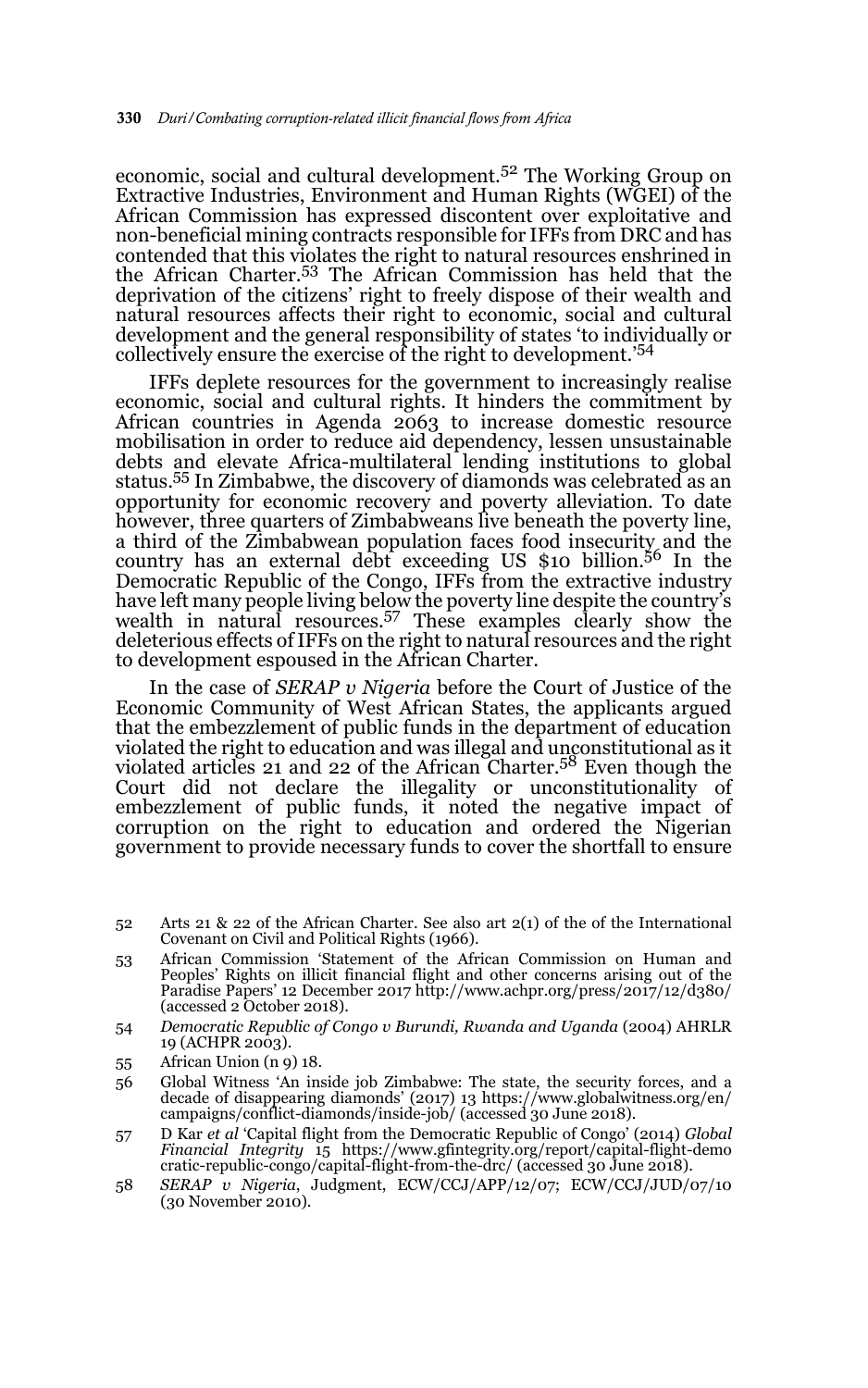a smooth implementation of the education programme.<sup>59</sup> The decision is important as it recognised the destructive effects of corruption and related IFFs to the full enjoyment and realisation of the right to education provided in article 17 of African Charter.<sup>60</sup>

The African Charter places an obligation on individuals to pay taxes imposed by law in the interest of the society.<sup>61</sup> Taxation is one of the major sources which contribute to the state's financial resources. Corruption and IFFs reduce revenue collection as individuals and corporations engage in illegal activities to maximise profits and evade taxes. Also, embezzlement and mismanagement of revenues by tax officials further drain state coffers. According to the Commission, the duty to pay taxes implies an obligation on the state to 'institute an effective and fair taxation system and a budgeting process that ensures that economic, social and cultural rights are prioritised in the distribution of resources'.<sup>62</sup> Therefore, states have an obligation to establish effective measures to reduce IFFs and increase tax revenue. These efforts are compromised by corruption and mismanagement in the tax department. Reduction in tax collections aggravates the state's obligation to progressively realise social, economic and cultural rights of citizens such as the right to access to health enshrined in article 16 of the African Charter and the right to an adequate standard of living provided in article 11(1) of the ICESCR.

IFFs also have detrimental impact on civil and political rights.<sup>63</sup> For example, corruption and IFFs from the health department threaten the rights to life,<sup>64</sup> health and dignity<sup>65</sup> of patients where public funds meant for medication and essential equipment are embezzled by senior authorities. Economically disadvantaged patients are exposed to an unwarranted danger to their well-being as a result of such embezzlement. Olaniyan argues that corruption and the illicit transfer of 'critical resources to offshore accounts and the failure of states to hold suspects to account may satisfy the requirement of "arbitrary<br>deprivation" of life'.<sup>66</sup> Moreover, inadequate police resources affect the recruitment and training of police officers, and may lead to the arbitrary exercise of law enforcement including arbitrary arrests and unlawful detentions. It is a common feature in African countries such as Zimbabwe for police officers to be expected to collect a certain amount of fines per day in order to support the operations of the police

- 59 *SERAP v Nigeria* (n 58) para 28.
- 60 See also art 13 ICESCR.
- 61 Art 29(6) African Charter.
- 62 African Commission 'Principles and guidelines on the implementation of economic, social and cultural rights in the African Charter on Human and Peoples' Rights' (2010) para 15, http://www.achpr.org/instruments/economic-social-cultural/ (accessed 30 June 2018).
- 63 Bohoslavsky (n 50) para 31.
- 64 Art 4 African Charters.
- 65 Art 5 African Charter.
- 66 K Olaniyan *Corruption and human rights law in Africa* (2014) 208.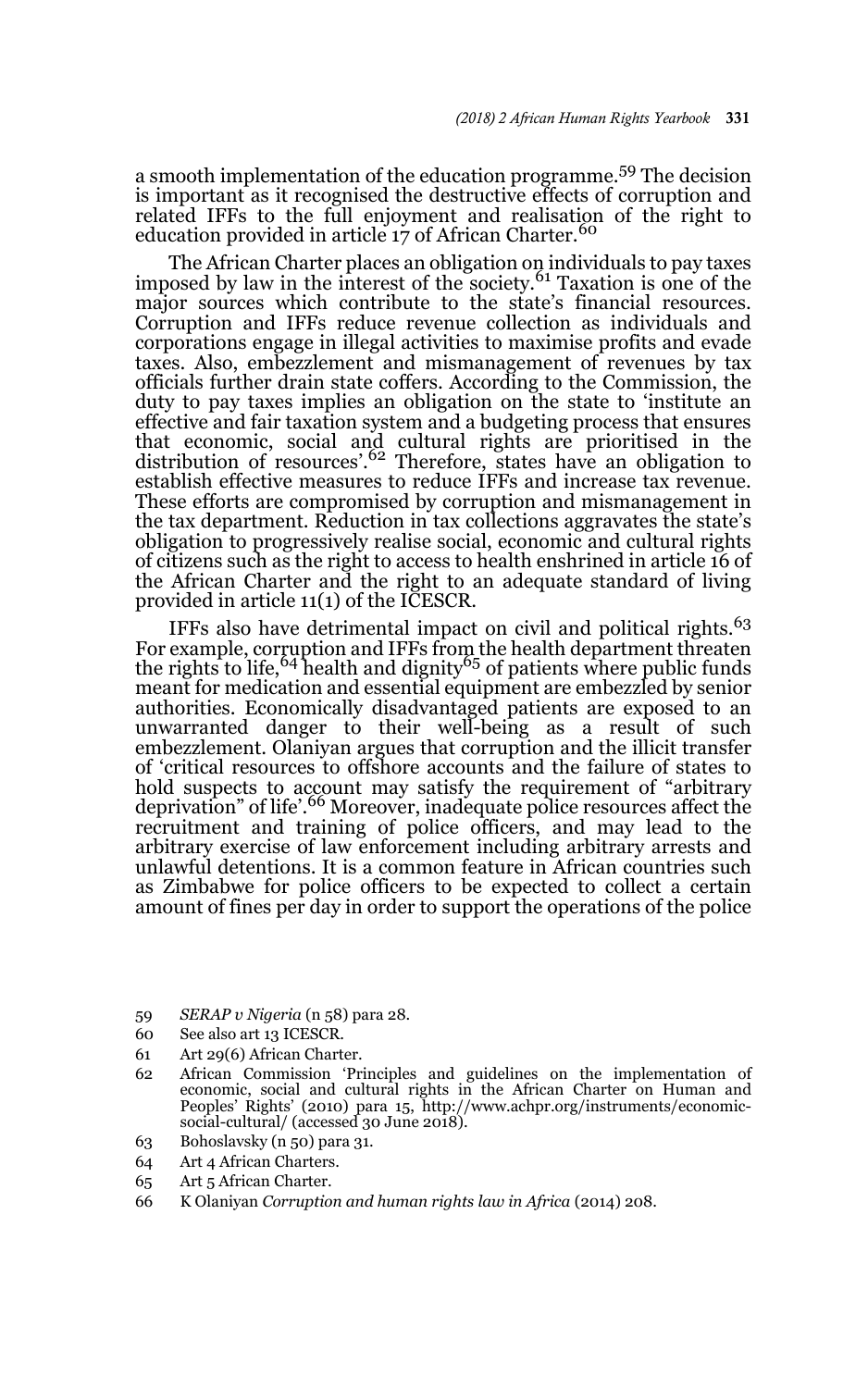department and to 'feed' top ranking officials.<sup>67</sup> The United Nations Working Group on Arbitrary Detention has expressed how economic crime disintegrate the credibility of the criminal justice system and threatens the rights of those who cannot pay bribes, including facing<br>arbitrary detention.<sup>68</sup> As a result, arbitrary exercise of power by police offers threatens the right to liberty and security provided in article 6 of the African Charter.

Illicit funds held in offshore accounts may be used to finance political parties or election campaigns contrary to domestic regulations, risking capture of state institutions and undermining the right to vote or to participate in public affairs. Senior state officials and political elites may use their ill-gotten gains to support their political agendas and create an unfair advantage to keep unpopular and corrupt politicians in power.<sup>69</sup> The use of illicit funds for vote buying and election rigging violates the right of citizens to participate in their own government and undermines their right to freely elect their government espoused in article  $13(1)$  of the African Charter.<sup>70</sup>

IFFs breed funding for other criminal activities such as drug trafficking, illegal acquisition of weapons, terrorist financing and corruption.71 These criminal activities further create a perception of corruption, bad governance and economic deprivation which frustrate citizens, thereby resulting in political instability in the country, region or continent. In 2011, the Arab Spring demonstrated how corruptionrelated IFFs can spark political instability. Massive protests broke out in Egypt, Tunisia and Libya, with the elimination of corruption being a main rallying call. The High Level Panel reported how consultations in North Africa showed frustration by participants over stolen assets moved abroad and the thorny processes to recover them.72 Incentives and opportunities for illicit financial flows and related corruption undermine the rule of law as a result of the weakened judiciary, law enforcement and financial institutions. IFFs deprive states of resources<br>to establish and strengthen well-equipped and independent to establish and strengthen well-equipped and independent institutions to fight financial crimes.<sup>73</sup>

The above discussion indicates the impact of corruption and IFFs on human rights in Africa. It has been noted correctly that 'curbing illicit financial flows will be essential for realising human rights and

- 71 Bohoslavsky (n 50) para 31.
- 72 High Level Panel (n 11) 51.
- 73 Bohoslavsky (n 50) para 32.

<sup>67</sup> See D Matyszak 'Zimbabwe's shady police roadblocks reflect its failing governance' 20 September 2017 *ISS Today* https://issafrica.org/iss-today/zimba bwes-shady-police-roadblocks-reflect-its-failing-governance (accessed 30 June 2018).

<sup>68</sup> Report of the United Nations Working Group on Arbitrary Detention (16 February 2019), UN Doc A/HRC/10/21 paras 56-63.

<sup>69</sup> Olaniyan (n 66) 233.

<sup>70</sup> See also art 25 ICCPR.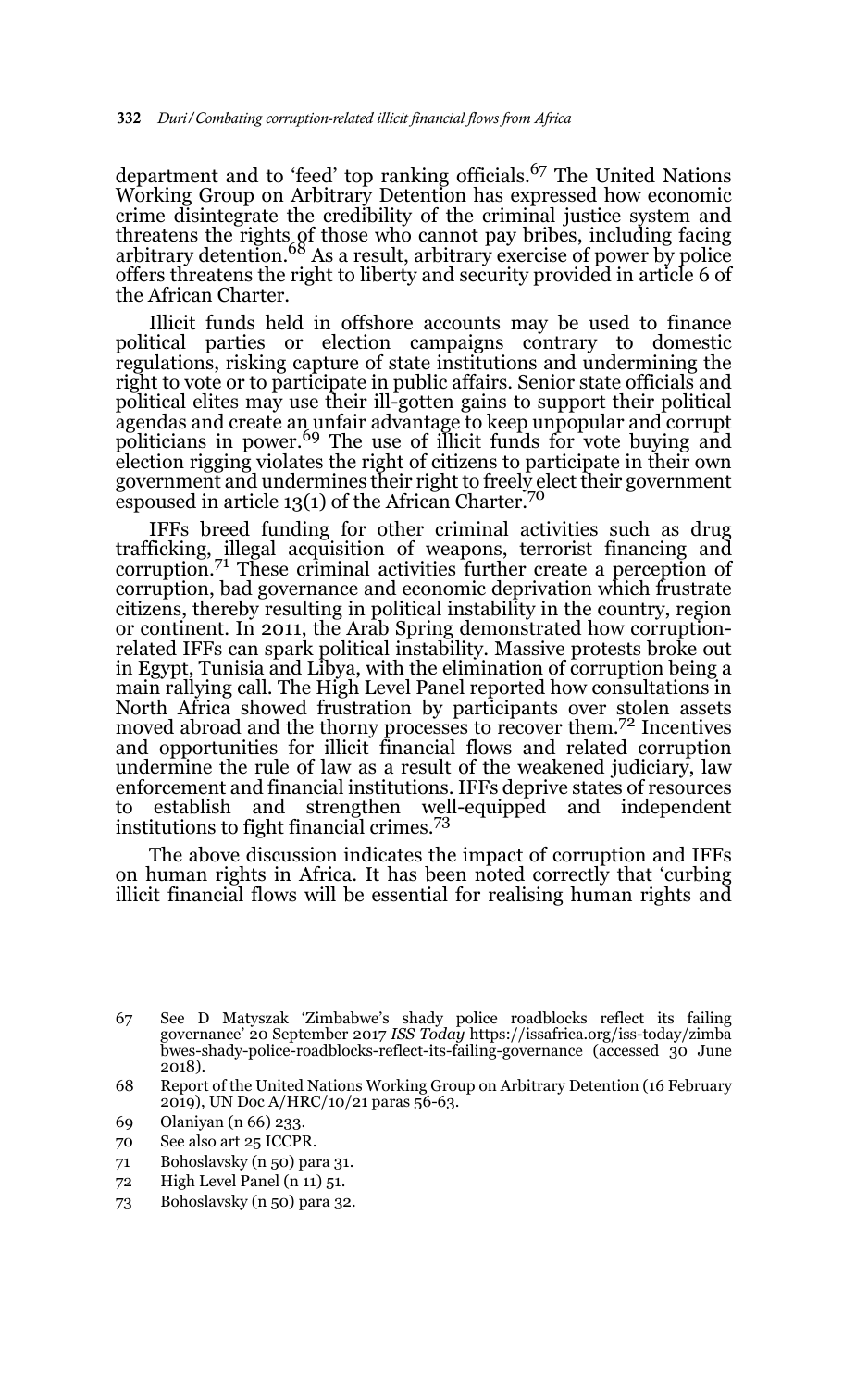achieving sustainable development.'74 Due to the undeniable link between IFFs and violations of human rights, there have been suggestions to combat these illicit flows from a human rights perspective. For instance, the Global Financial Integrity has argued that the active cooperation by states required to fight IFFs can be achieved easier by showing the real effects of IFFs on human rights. It further argued that 'the right to economic well-being is a key component of global human rights norms and IFFs are … in distinct violation of these rights.<sup>775</sup> In this sense, a rights-based approach to IFFs will demonstrate the practical impact of IFFs from developing countries whilst simultaneously invoking developed countries' moral or ethical consciousness for their complicity in human rights violations by providing safe haven for illicit funds.76 According to a report by the United Nations High Commissioner for Human Rights,

[r]ights violation due to corruption-related diversion of funds is particularly apparent when States cannot fulfil their minimum core obligations regarding each right. In this context, under certain conditions a successful procedure of asset repatriation might remedy the State's corruption-related failure to complying with human rights obligations. Being a component of any anti-corruption strategy, the<br>asset-recovery process should be understood in light of the human rights<br>framework, as part of the several efforts that States must make in o with their human rights obligations.<sup>77</sup>

It went on to contend that a human rights-based approach to the assetrecovery process of illicit funds demands that recipient countries of IFFs should not exercise discretion over return of assets, but understand asset recovery 'as a duty derived from the obligations of international cooperation and assistance' in ensuring victim states maximise resources to the full realise the economic, social, and cultural rights of citizens.78 Similarly, a report by the International Bar Association demonstrated the relationship between IFFs (tax abuse), poverty and human rights, and argued that both developing and developed countries should cooperate and offer technical assistance to counter IFFs in terms of the legal obligations stemming from economic, social and cultural rights.<sup>79</sup>

- 74 UN Human Rights Council 'Final study on illicit financial flows, human rights and the 2030 Agenda for Sustainable Development of the Independent Expert on the effects of foreign debt and other related international financial obligations of States on the full enjoyment of all human rights, particularly economic, social and cultural rights' 15 January 2016 UN Doc A/HRC/31/61 para 4.
- 75 Global Financial Integrity 'Illicit financial flows, human rights, and the post-2015 Development Agenda' 1 October 2014 1 https://www.gfintegrity.org/report/illicitfinancial-flows-human-rights-post-2015-development-agenda/ (accessed 30 June 2018).
- 76 As above.
- 77 UN Human Rights Council Comprehensive study on the negative impact of the non-repatriation of funds of illicit origin to the countries of origin on the enjoyment of human rights, in particular economic, social and cultural rights 14 December 2011 UN Doc A/HRC/19/42 paras 23-24.
- 78 Global Financial Integrity (n 75) para 26.
- 79 SB Cohen et al 'A report of the International Bar Association's Human Rights Institute Task Force on illicit financial flows, poverty and human rights' (2013) *International Bar Association* 115 https://www.ibanet.org/Article/NewDetail.asp x?ArticleUid=4A0CF930-A0D1-4784-8D09-F588DCDDFEA4 (accessed 3 July 2018).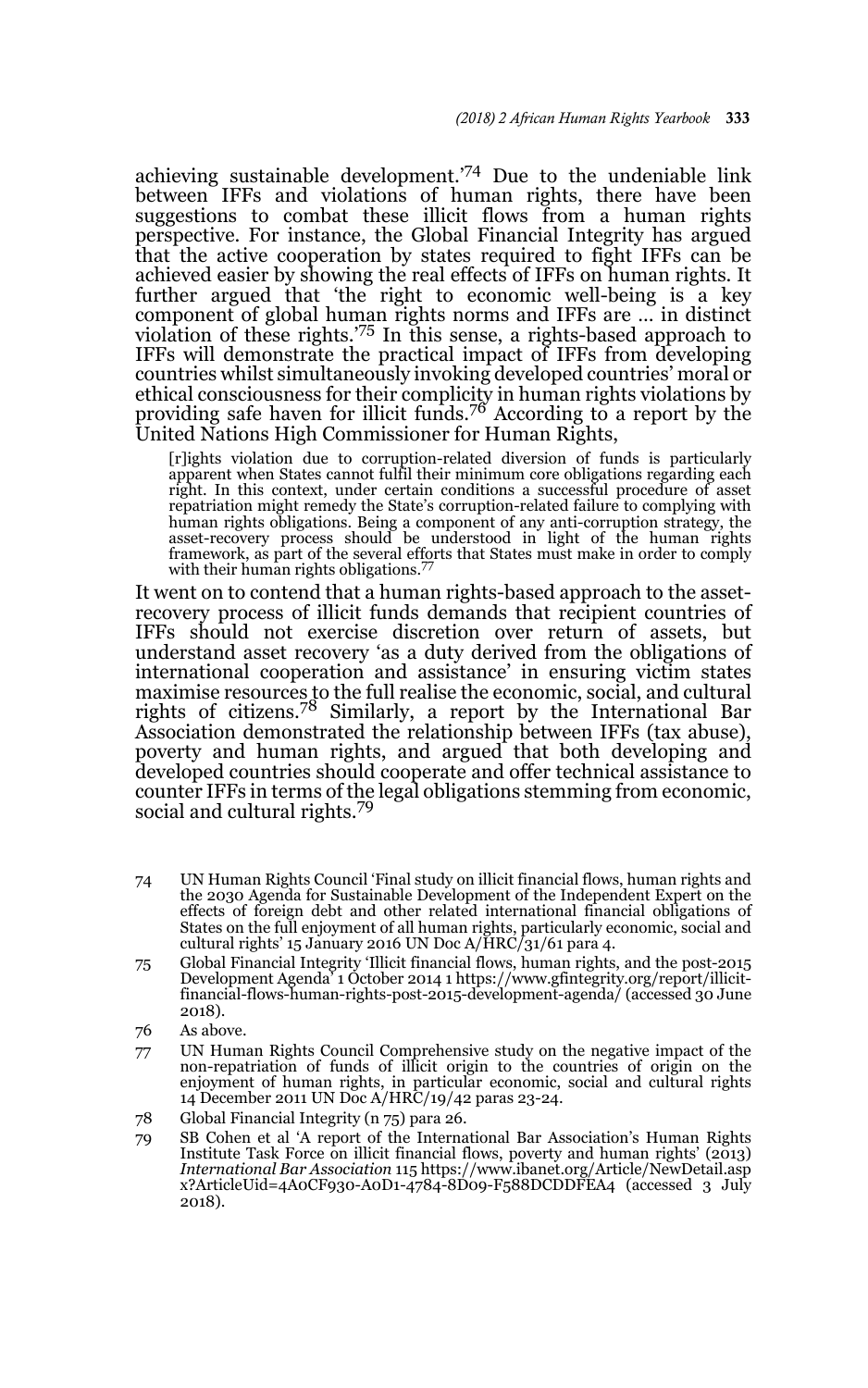Therefore, the human rights perspective to IFFs shifts the focus from figures and statistics, and shows the real impact of these illicit flows on human rights. It is without any doubt that corruption and IFFs have devastating effects on the full enjoyment, promotion and protection of human rights in Africa. The inclusion of the crimes of corruption and money laundering in the Statute of the African Court of Justice and Human and Peoples' Rights indicates the human rights<br>concern of corruption and IFFs from Africa.<sup>80</sup> Article 28I provides the Court with criminal jurisdiction to prosecute acts of corruption of 'a serious nature affecting the stability of a state, region or the Union.' Article 28I *bis* provides for the crime of money laundering and limits the predicate offence to corruption. However, the Statute has been criticised for not using its text to show the link between corruption and<br>violations of human rights, despite the existence of such.<sup>81</sup>

To sum up, the negative effects of corruption and IFFs on human rights in Africa is well documented. It is no surprise that African governments are pushing to block this 'major leakage' of resources. Left unchecked, corruption and IFFs can trigger political instability in a country, region or the continent at large.

# **4 ANTI-CORRUPTION MEASURES TO COMBAT IFFS**

The paper has shown the crucial role played by corruption as a source and enabler or facilitator of all sources of IFFs from Africa. Only by tackling corruption seriously can African governments and leaders be able to reduce incentives that allow IFFs to flourish.82 Without significant anti-corruption efforts at national, regional and international levels, the problem of IFFs will remain an obstacle to sustainable development and human rights in Africa. According to Schlenther, 'reducing corruption and bribery reduces the opportunities for illicit gains and hence illicit financial flows.<sup>'83</sup> A study conducted by Yepes, a member of staff of the International Monetary Fund, has indicated that countries experiencing high-levels of corruption tend to

<sup>80</sup> The yet-to-be operational African Criminal Court will have jurisdiction over 14 international and transnational crimes. The Court's criminal jurisdiction was provided by the Protocol on Amendments to the Protocol on the Statute of the African Court of Justice and Human Rights (Malabo Protocol) to which the Statute is an annexure.

<sup>81</sup> LD Fernandez 'Corruption (article 28I) and money laundering (article 28I*bis)'* in G Werle and M Vormbaum (eds) *The African Criminal Court: a commentary on the Malabo Protocol* (2017) 105.

<sup>82</sup> K Olaniyan 'Stemming Africa's illicit financial flows' *Premium Times* 18 February 2015 https://opinion.premiumtimesng.com/2015/02/18/stemming-africas-illi cit-finan cial-flows-by-kolawole-olaniyan/ (accessed 28 May 2018).

<sup>83</sup> BO Schlenther 'Addressing illicit financial flows in Africa: how broad is the whole of government approach supposed to be?' (2016) 23 *Journal of Financial Crime* 1083.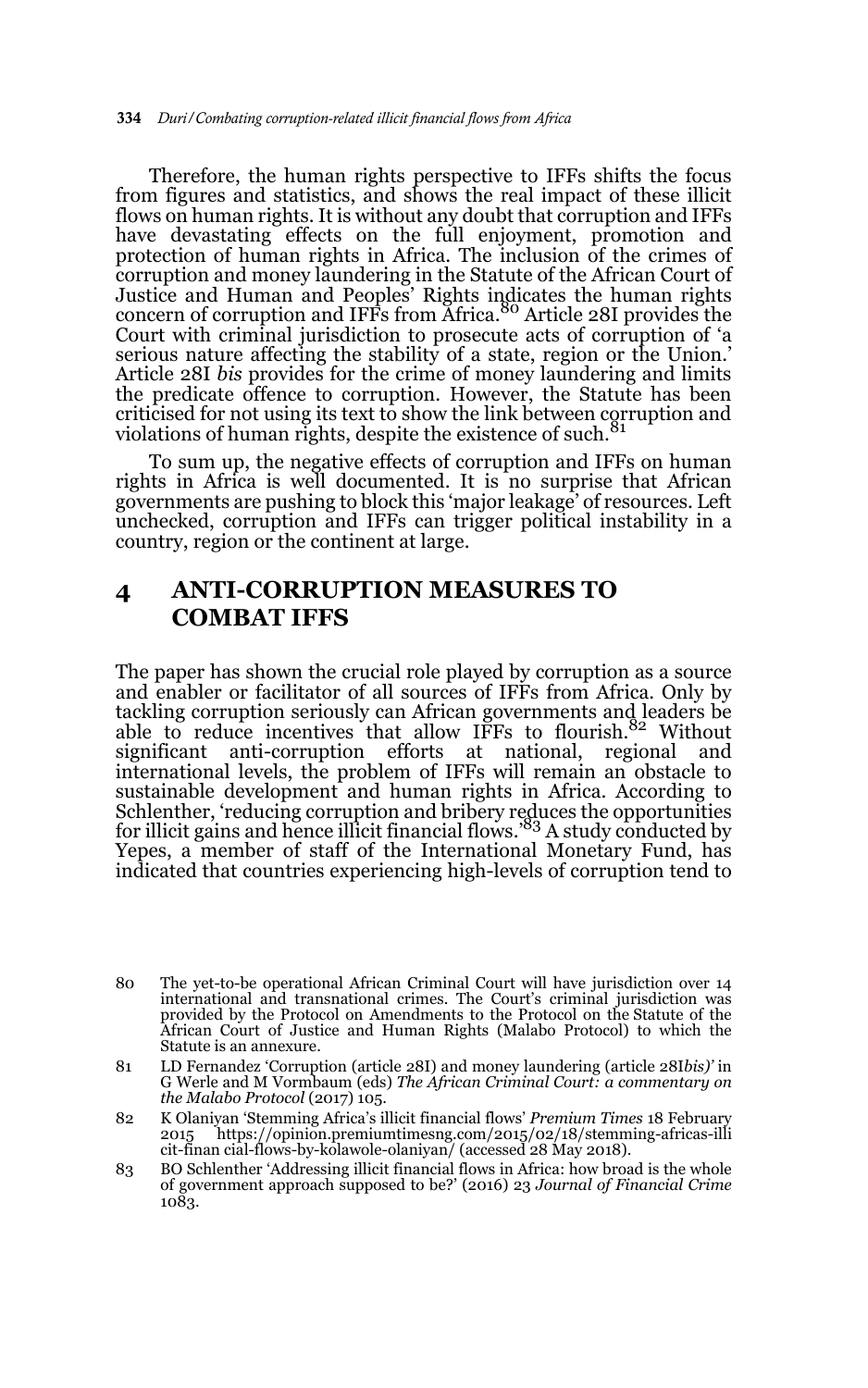struggle to comply with anti-money laundering measures, resulting in<br>increased illicit financial outflows.<sup>84</sup> Poor governance manifested by generalised corruption facilitates IFFs as corrupt institutions and weak regulations make it easier to create and move illicit funds.<sup>85</sup> Hence, significant anti-corruption measures at national, regional and international levels are required to tackle the problem of IFFs. It is unrealistic to combat IFFs effectively without substantially reducing corruption.

The regional anti-corruption programme for 2011 to 2016 by the African Union Advisory Board on Corruption and UNECA included a special project on IFFs including establishment of the High Level<br>Panel.<sup>86</sup> This indicates that there is an increasing focus on illicit financial flows as a corruption problem that allows multinational companies and individuals to employ corrupt means to loot resources from the continent. The High Level Panel recommended that IFFs become a specific component in the African Union Convention on Preventing and Combating Corruption, thereby bringing IFFs into the strategy of the AU Advisory Board on Corruption.<sup>87</sup> Specifically, it recommended the expansion of article 22 of the African Union Convention on Preventing and Combating Corruption, regarding the functions of the AU Advisory Board on Corruption, to include:

Develop[ing] methodologies for analysing the nature and extent of illicit financial flows from Africa, and disseminate information and sensitize the public on the negative effects of illicit financial flows from Africa.

This recommendation shows that IFFs from Africa should best be tackled from an anti-corruption perspective. The Advisory Board, which plays an important role in promoting and encouraging the adoption of anti-corruption measures by African states, can play a greater role in combating IFFs from Africa. There are several international anti-corruption instruments that combat IFFs from Africa. The United Nations Convention against Corruption (UNCAC) is the sole global anti-corruption instrument and has been ratified by most African countries. The African Union Convention on Preventing and Combating Corruption (AUCPCC) is the regional anti-corruption legal instrument in Africa. At sub-regional level, the Southern Africa Development Community Protocol against Corruption (SADC Protocol), the Economic Community of West African States Protocol on the Fight against Corruption (ECOWAS Protocol) and the draft East African Community Protocol on Preventing and Combating Corruption (EAC Protocol) have been put in place to add muscle to the fight against corruption in Africa. To begin with, these legal instruments make it

87 High Level Panel (n 11) 83.

<sup>84</sup> CV Yepes 'Compliance with the AML/CFT international standard: Lessons from a cross-country analysis' 2011 *IMF Working Paper* 19.

<sup>85</sup> High Level Panel (n 11) 41.

<sup>86</sup> Governance and Public Administration Division of the Economic Commission for Africa & the African Union Advisory Board on Corruption (n 44) 7, 22.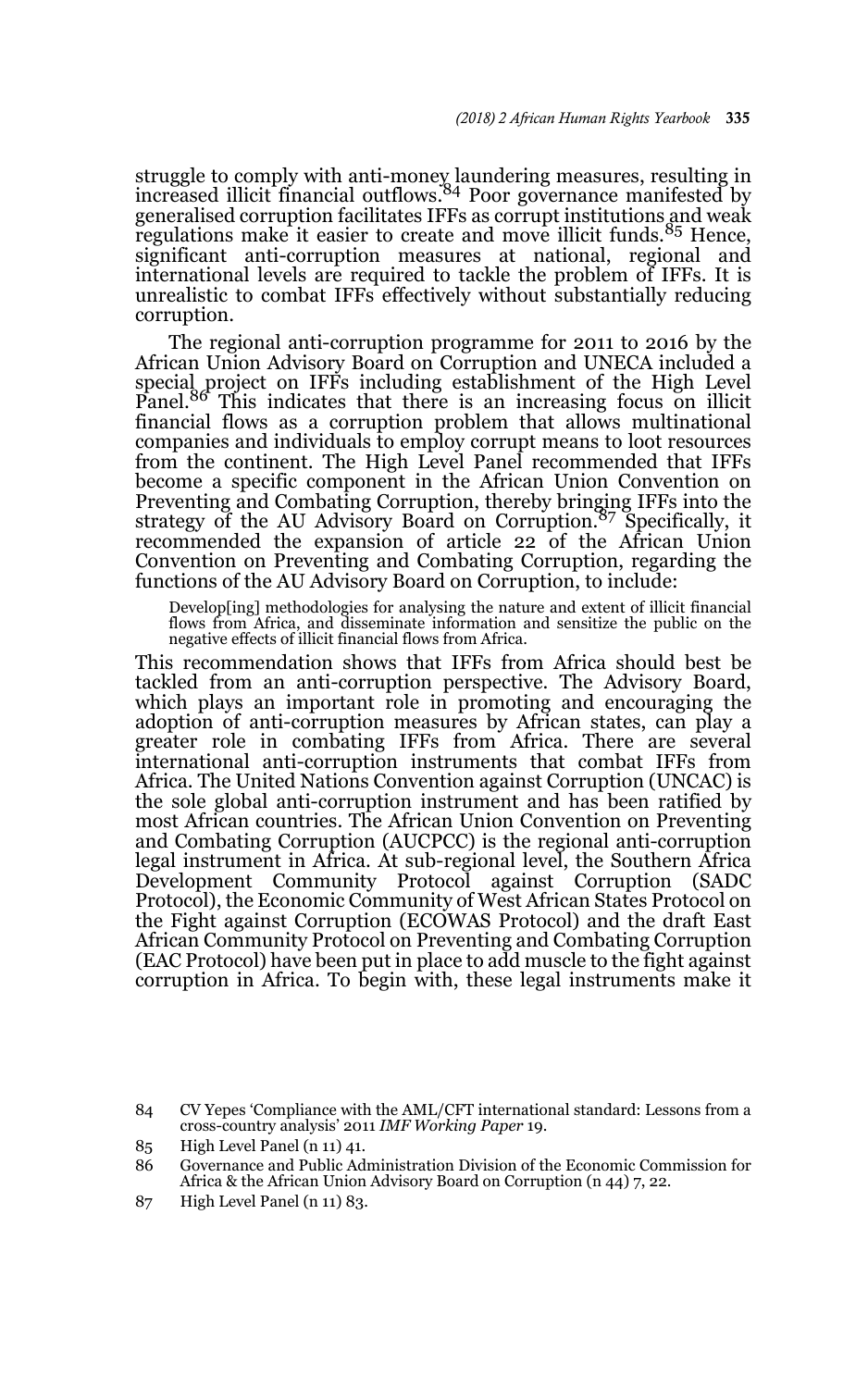mandatory to criminalise acts such as bribery, embezzlement of public funds and laundering of proceeds of corruption.88 This should be the first step taken by African states to combat corruption and IFFs.

The paper proceeds to analyse anti-corruption measures which can play a significant role in combating corruption-related IFFs from Africa, with reference to the provisions of the above instruments. The measures discussed are not exhaustive; they are meant to demonstrate the importance of anti-corruption in combating IFFs.

### **4.1 Transparency in public procurement**

According to the High Level Panel, '[n]on-transparent government procurement and supply chains can provide opportunities for corruption-related IFFs'.89 Public officials involved in procurement processes may develop corrupt relationships with interested parties where transactions occur outside official channels and in disregard to due process. In Zimbabwe, there is an ongoing case of a business contractor who allegedly was awarded a contract by a minister with no due process and controversially received a payment of US \$5 million with no significant development to show how the forward payment was used.90 He allegedly got permission to transfer money abroad for payment of equipment which was never delivered, and this is potentially a case of IFFs from Zimbabwe through public procurement. Corruption in public procurement increases the costs of service and results in delivery of poor services. It is estimated that about US \$2 trillion disappear annually from procurement budgets.<sup>91</sup> Corruption in public procurement dissuades fair competition as contracts are awarded to the most corrupt and politically connected firms. Corrupt firms may be incentivised by their corrupt networks to engage in further illicit activities such as tax evasion with assurance of political protection from accountability.

To reduce the risk of corruption and IFFs, the entire public procurement process should be anchored in 'integrity, transparency, accountability, fairness, efficiency and professionalism.'92 Article 9 of UNCAC requires state parties to 'take the necessary steps to establish appropriate systems of procurement, based on transparency,

- 89 High Level Panel (n 11) 83.
- 90 T Rupapa 'Chivayo remanded in custody' *Chronicle* 4 August 2018.
- 91 S Kuhn & LB Sherman 'Curbing corruption in public procurement: A practical guide' (2014) *Transparency International* 8 https://www.transparency.org/ whatwedo/publication/curbing\_corruption\_in\_public\_procurement\_a\_practi cal\_guide (accessed 10 July 2018).
- 92 Kuhn & Sherman (n 91) 12.

<sup>88</sup> Arts 15-24 of the United Nations Convention against Corruption; art 4 African Union Convention on Preventing and Combating Corruption; SADC Protocol art 3; art 6 Economic Community of West African States Protocol on the Fight against Corruption and; art 3 Draft East African Community Protocol on Preventing and Combating Corruption.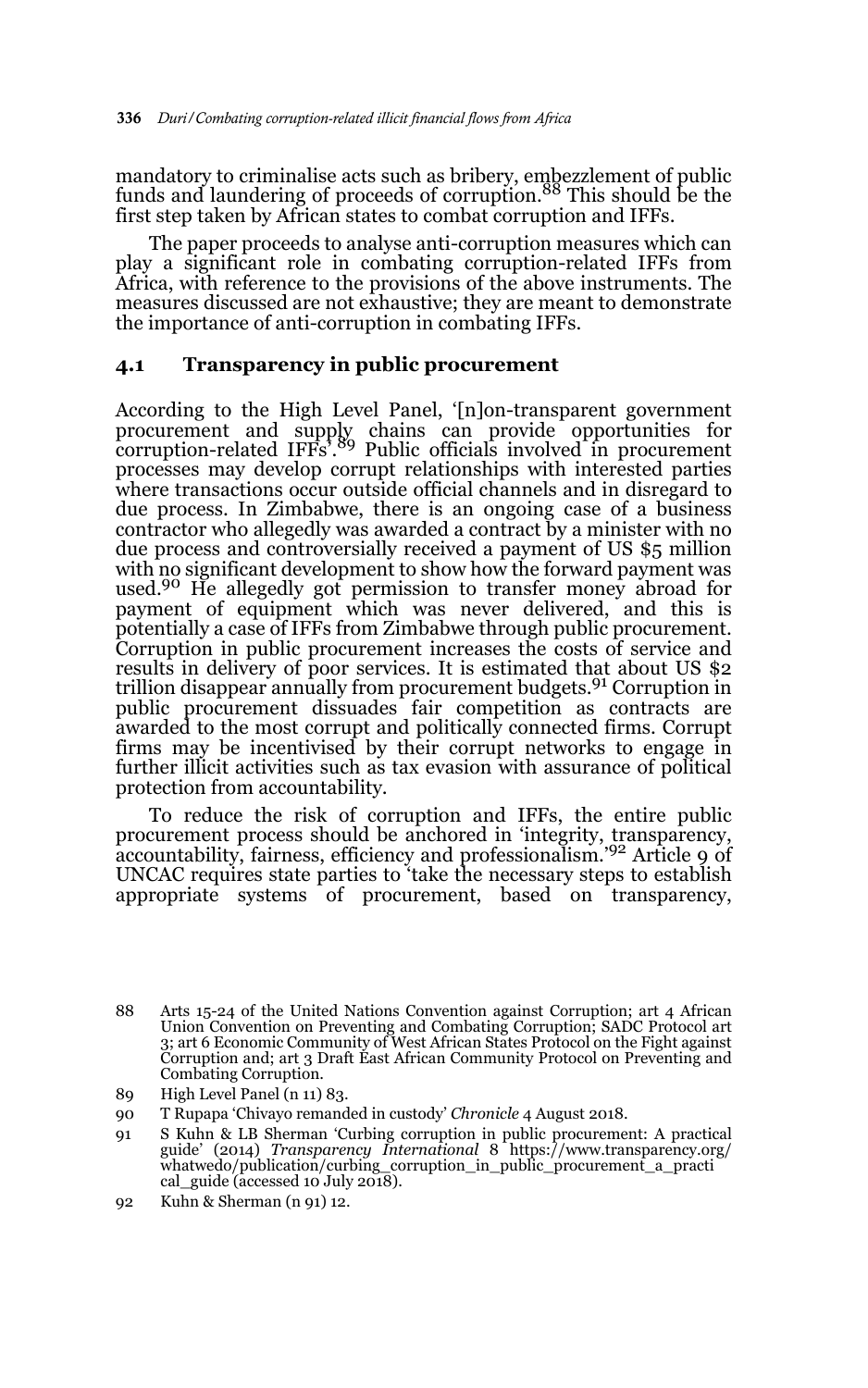competition and objective criteria in decision-making, that are effective, inter alia, in preventing corruption.<sup>'93</sup> These measures include timely and public call for tenders; establishment of clear conditions for participation, selection criteria and procurement rules; objective and predetermined criteria for public procurement decisions; establishment of effective domestic review and appeal processes; and measures to regulate conduct of responsible personnel such as declaration of personal interests, screening procedures and training<br>requirements.<sup>94</sup> The United Nations Office on Drugs and Crime (UNODC) has published guidelines on good practices to meet measures provided in the article.<sup>95</sup>

Political interferences constrain compliance with transparency measures in procurement processes. Politicians in many African countries involve themselves in government contract award processes despite clear measures aimed at increasing transparency in procurement. For example, the influence of former President Jacob Zuma of South Africa was used to award government tenders to Gupta family-connected businesses was in clear violation of transparency measures in public procurement.<sup>96</sup> The problem of political interference is aggravated by a lack of political will by the government to commit and back anti-corruption initiatives, particularly when involving corruption by powerful persons. African countries should ensure that there is no political interference in the procurement processes and must be ready to offer political backing to ensure such non-interference.

### **4.2 Combating private sector corruption**

Over the years, '[c]entralised public sector corruption has transformed into decentralised private sector corruption' in Africa.97 Private entities are increasingly playing significant roles in public service delivery. As a result, they have become more susceptible to corruption in a bid to secure business from the government and to maximise profits. However, there has been little focus on corruption in the private sector. Corruption in the private sector is two-fold: private-to-public corruption and private-to-private corruption. The former is the most common type of corruption which involves corruption between a

- 96 D Pilling & J Cotterill 'Jacob Zuma, the Guptas and the selling of South Africa' *Financial Times* 30 November 2017.
- 97 S Gossel 'Africa needs to develop new ways of stemming illicit financial flows' 10 May 2016 *The Conversation* http://theconversation.com/africa-needs-todevelop-new-ways-of-stemming-illicit-financial-flows-58892 (accessed 15 July 2018).

<sup>93</sup> See also art 5(4) AUCPCC, art 4(1)(b) SADC Protocol; art 5(b) ECOWAS Protocol; art 6(2)(b) draft EAC Protocol.

<sup>94</sup> Arts 8(1)(a)-(e) UNCAC.

<sup>95</sup> UN Office on Drugs and Crime *Guidebook on anti-corruption in public procurement and the management of public finances Good practices in ensuring compliance with article 9 of the United Nations Convention against Corruption* (2013) 7-36.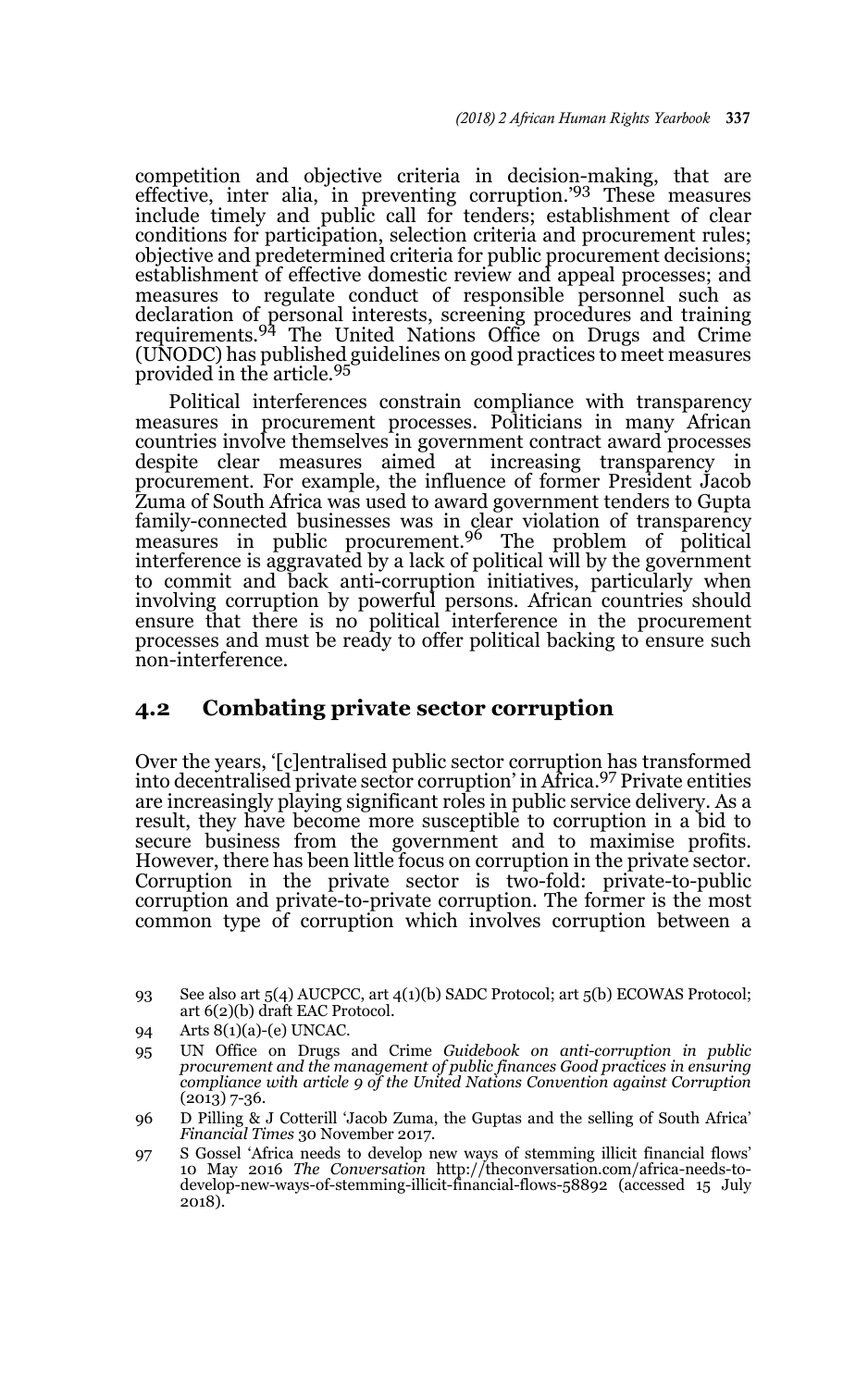private entity and a public official. The latter involves the 'abuse of entrusted power within and/or between the economic zones under the ownership of private entities'.98 Private-to-public corruption has received more attention than private-to-private corruption.99 It has been contended that the former is a small component of corruption by companies as corruption within the private sector is common.<sup>100</sup> According to Argandona:

The privatisation of many publicly owned companies has shifted onto the private sector problems that previously were seen as belonging exclusively to the area of private-to-public corruption. In fact, the distinction between private-to-public and private-to-private corruption is increasingly coming to be seen as irrelevant.<sup>101</sup>

Private sector corruption may be in the form of bribery, extortion or solicitation, dubious commissions and gifts, facilitation payments, favouritism, illegitimate use or trading of information, and undue influence for private gain, among other forms.<sup>102</sup> In South Africa, a leading private firm Steinhoff was involved in 'accounting irregularities', a form of private sector corruption, which was aimed at recording losses in the company and thereby making it easier to externalise funds.<sup>103</sup> Article 12 of UNCAC provides for state parties to implement preventive measures in the private sector, including measures for transparent accounting and auditing practices.<sup>104</sup> Accounting which shows financial activities of an entity, and auditing which checks or monitors the accuracy of accounting, provide great potential to establish accountability and to detect of corrupt activities.105 Preventing abuse of power by private entities for unethical accounting and auditing will reduce 'cooking of books' and illicit flows associated with the practice. Therefore, there is need for an increased focus on combating private sector corruption to reduce any abuse of power, accounting irregularities or 'cooking of books' by corporations leading to IFFs.

#### **4.3 Protection of whistle-blowers and reporting persons**

Exposing, reporting and adducing evidence of corruption pose a serious risk to one's life or wellbeing. Journalists, whistle-blowers, anti-

- 99 *See* IM Carr 'Fighting corruption through regional and international conventions: A satisfactory solution?' (2007) 15 *European Journal of Crime, Criminal Law & Criminal Justice* 131; A Argandona 'Private-to-private corruption' (2003) 47 *Journal of Business Ethics* 253.
- 100 D Hess 'Corruption in the value chain: Private-to-private and private-to-public corruption' in D Zinnbauer *et al Global Corruption Report: Corruption and Private Sector* (2009) 19.
- 101 Argandona (n 99) 254.
- 102 Argandona (n 99) 255-257.
- 103 A Lungisa 'The Steinhoff debacle the biggest fraud in SA history' *Daily Mavericks* 13 December 2017.
- 104 See also arts  $5(4)$  & 11 AUCPCC, arts  $4(1)(c)$  & (h) SADC Protocol; art  $5(f)$ ) ECOWAS Protocol.
- 105 See J Everett 'Accounting and the global fight against corruption' (2007) 32 *Accounting, Organisations and Society* 513–542.

<sup>98</sup> MT Tessema & R Koen 'The problem of private-to-private corruption' (2017) 1 *Journal of Anti-Corruption Law* 155.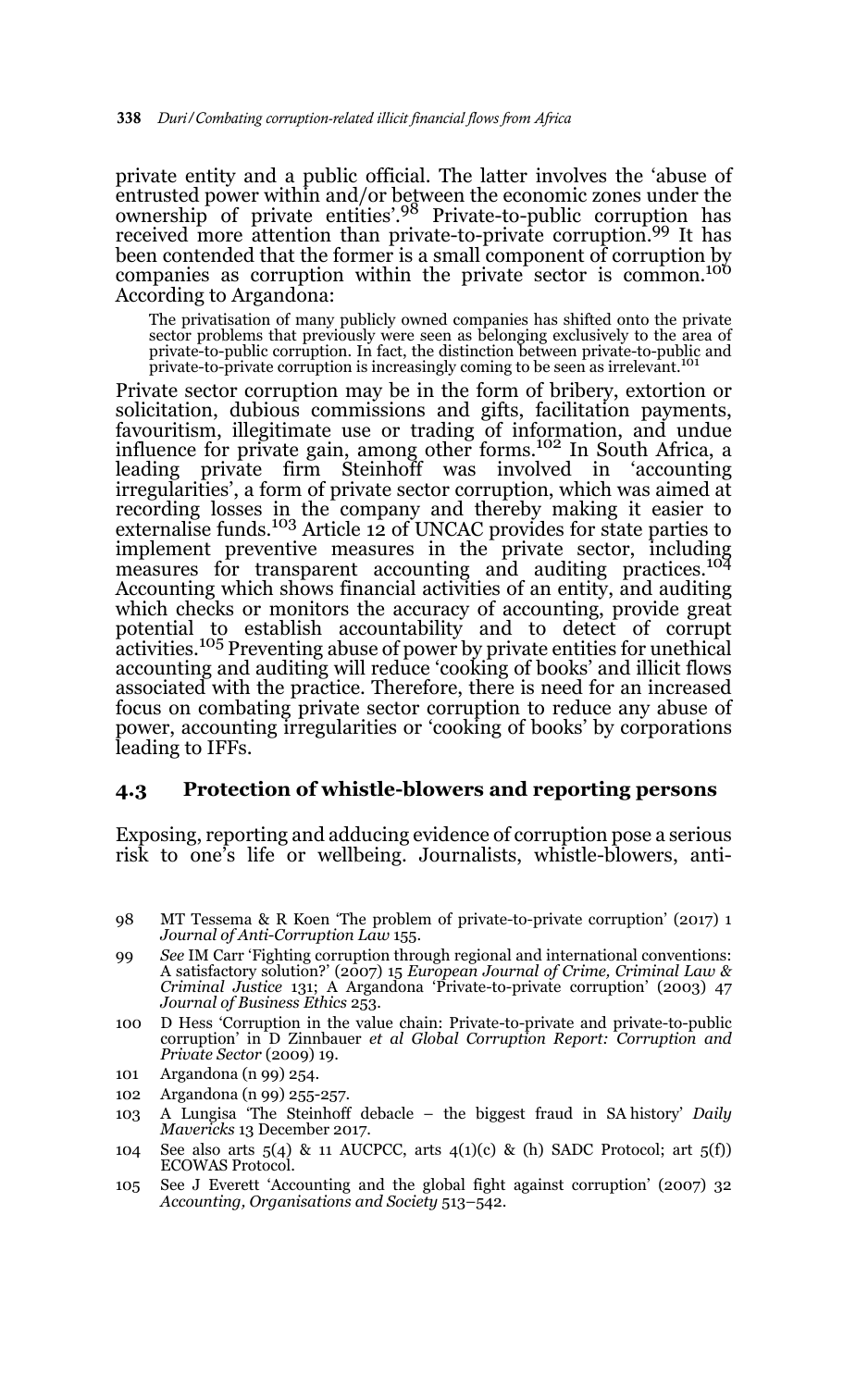corruption campaigners, human rights defenders and law enforcement officials involved in fighting corruption are frequent victims of death threats, draconian arrests and enforced disappearances. For example, a whistle-blower in the Democratic Republic of the Congo reported suspicious transactions between the president's family owned bank and other close organisations, and was forced to flee the country after the president's brother threatened to end his life.<sup>106</sup> Paragraph 93 of the UN Special Rapporteur on the Promotion and Protection of the Right to Freedom of Opinion and Expression noted that journalists covering corruption and organised crimes are in particular danger of violence.<sup>107</sup> According to the Committee to Protect Journalists, between 1992 and 2018, 270 journalists covering corruption cases have been murdered worldwide.108 A report by Reporters Without Borders indicated that for the period from 2000 to 2010, at least 141 journalists were killed covering organised crime, which is another major source for illicit financial flows.<sup>109</sup>

Hence, effective legal measures to protect *bona fide* whistleblowers and reporting persons play a crucial role in combating corruption and related IFFs. Employees in the public sector, banks, financial institutions, tax and revenue authorities, and private entities should be protected by law for exposing corruption and any illegal movement of money. All major international anti-corruption instruments require states parties to establish measures to protect whistle-blowers against any disadvantages suffered as a result of<br>reporting the misdeed.<sup>110</sup> The mechanism should provide protection from retaliation and against any criminal or civil liability which may be instituted against the whistle-blower, ensure the confidentiality of information, allow for anonymous reporting, and provide sanctions for false or malicious reporting.

African countries have been reluctant to establish legal frameworks to protect whistle-blowers. Where laws have been established, protection mechanisms have fallen short of international standards or best practices. For example, South Africa established laws on protection of whistle-blowers and reporting persons in 2000.<sup>111</sup> However, it was not backed by political commitments to protect

- 106 Platform to Protect Whistle-blowers in Africa 'Bank revelations that weaken DRC's President's hold on power', https://pplaaf.org/whistleblowers/jeanjacques-lumum ba.html (accessed 5 August 2018).
- 107 Frank La Rue 'Report of the Special Rapporteur on the promotion and protection of the right to freedom of opinion and expression' (4 June 2012), UN Doc A/HRC/  $20/17.$
- 108 Committee to Protect Journalists '1313 journalists killed between 1992 and 2018 / motive confirmed' https://cpj.org/data/killed/?status=Killed&motiveConfirmed %5B% 5D=Confirmed&type%5B%5D=Journalist&start\_year=1992&end\_year= 2018&group\_by=year (accessed 5 August 2018).
- 109 Reporters Without Borders '"Muscling in on the media" a Reporters Without Borders look at organised crime' (24 February 2011), https://rsf.org/en/reports/ muscling-media-reporters-without-borders-look-organized-crime 5 August 2018).
- 110 Art 13 UNCAC; arts 4(1)(e)&(f) SADC Protocol; art 5(c) ECOWAS Protocol; art 6(2)(f) Draft EAC Protocol.
- 111 Protected Disclosures Act 26 of 2000.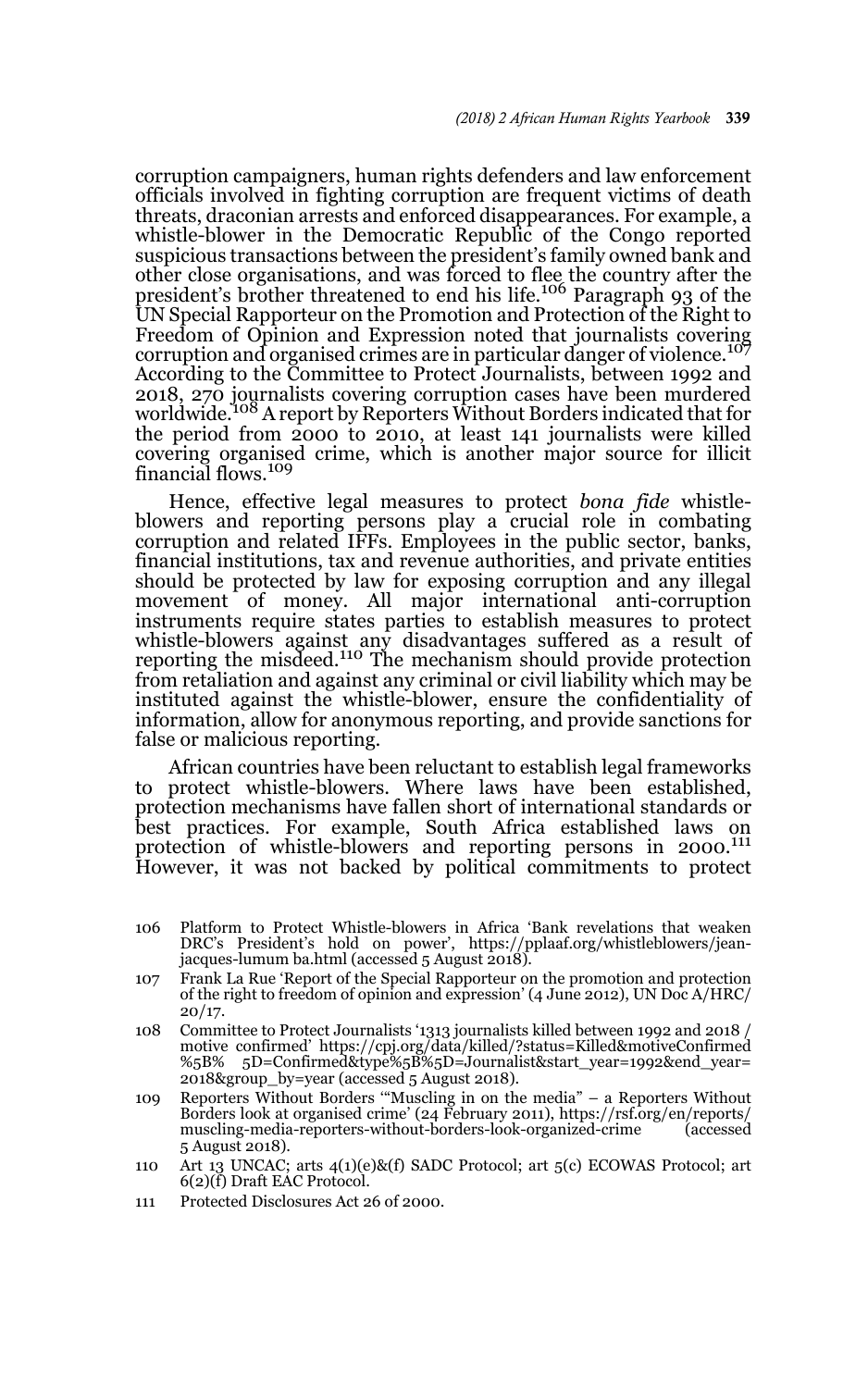whistle-blowers of grand corruption. For example, Mosilo Mothepu faced malicious criminal and civil lawsuits for reporting the corrupt relationship between former President Jacob Zuma and the Gupta family, and was unemployed for a long time as organisations regarded her as a 'political risk'. <sup>112</sup> The Protected Disclosures Act was amended in 2017 and it introduces immunity to a whistle-blower from civil or criminal liability arising from any protected disclosure regardless of any prohibition by law, oath, contract, practice or agreement requiring<br>him or her to maintain confidentiality.<sup>113</sup>

#### **4.4 Assets declarations**

To reduce corruption and to increase transparency, the wealth of African politicians and senior public officials should be subject to immense scrutiny. Asset declaration by senior public officials is an important anti-corruption tool. A declaration regime serves to prevent any conflict of interests, and most importantly, it monitors unexplained wealth by declarants. In countries like Zimbabwe, lifestyles of many politically-exposed persons cannot be sustained by their income, and the problem has been aggravated by lack of an asset declaration regime.114 The declaration allows civil society, media, law enforcements agents and financial institutions to monitor and detect any movement of assets or an increase in the estate of the declarants which cannot be reasonably explained by his or her lawful income.

 According to the High Level Panel, African governments can help financial institutions to monitor activities of politically-exposed persons (PEPs) by providing lists of PEPs, asset declarations filed by PEPs and the legal position on the prohibition or restriction of PEPs ability to hold financial accounts abroad.115 Asset declarations as an anti-corruption tool is recognised and provided by several anti-corruption instruments.116 An effective assets declaration regime should ensure that declarations are made public, verifiable by the public, with effective sanctions for non-compliance. To combat IFFs, asset declarations requirements should be extended to tax and customs officials susceptible to corruption and IFFs.

The main challenges to asset declaration regimes in many African states are the lack of public access to declarations,<sup>117</sup> unverified

113 Sec 9A Protected Disclosures Amendment Act 5 of 2017.

- 114 J Duri 'Assets declarations by public officers in Zimbabwe as an anti-corruption tool' unpublished LLM thesis, University of the Western Cape, 2016 at 2 (on file with the author).
- 115 High Level Panel (n 11) 84.
- 116 Art  $8(5)$  UNCAC; art  $7(1)$  AUCPCC; art  $5(9)$  ECOWAS Protocol; art  $6(2)(i)$  Draft EAC Protocol.
- 117 See D Kotlyar *et al* 'Asset declarations: A threat to privacy or a powerful anticorruption tool?' (2016) http://www.worldbank.org/en/news/opinion/2016/09/ 26/asset-declarations-a-threat-to-privacy-or-a-powerful-anti-corruption-tool (accessed 4 August 2018).

<sup>112</sup> M Merten 'State Capture: In Parliament, Mosilo Mothepu lifts the lid on the machinations of State Capture at Eskom' *Daily Maverick* 1 November 2017.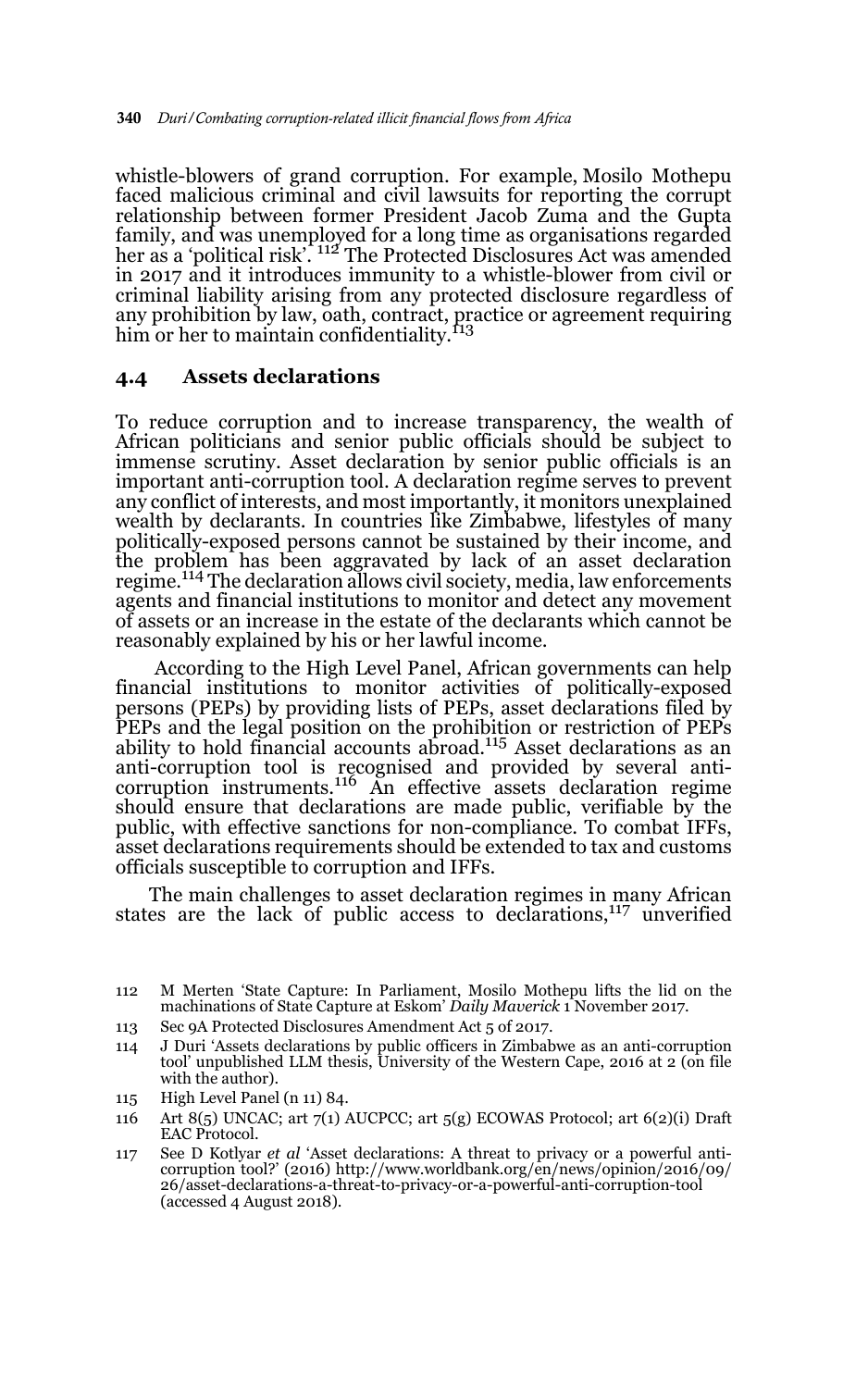declarations and the lack of sanctions for violation of the declaration regime.118 For example, in Malawi, assets declarations are submitted with the declaration office and are available to the public upon request.<sup>119</sup> This hinders effectiveness of public monitoring as requests can be denied or can be subject to unnecessary delays. According to an academic research, public disclosures are usually associated with lower levels of corruption as there is more transparency and close monitoring by the public.120 The lack of verification of declarations affects the effectiveness of the anti-corruption tool as declarants may deliberately make false declarations. This is particularly true when there are no effective sanctions for non-compliance with the declaration effective sanctions for non-compliance with the declaration requirements. Therefore, African states should establish asset declaration regimes which require public declarations, subject to verification and with effective sanctions for non-compliance.

### **4.5 Regulation of beneficial ownership**

Due to enhanced measures to combat money laundering and terrorist financing by financial institutions, criminals have turned to corporations as vehicles to conceal their proceeds. They abuse the legal personality of corporations to hide the proceeds of crime and not to reveal themselves as beneficial owners. A beneficial owner is the natural person who 'ultimately owns, controls or benefits from a company or trust fund and the income it generates'.121 The Panama Papers is a typical example of how companies may be abused by corrupt persons to operationalise corrupt agreements or to launder stolen funds.<sup>122</sup> A study by the World Bank revealed that in 213 grand corruption investigations it reviewed, 150 cases involved the misuse of corporate vehicles that concealed, at least in part, beneficial owners in order to disguise the origins of stolen funds.123 The absence of information on beneficial owners helps corrupt persons to escape liability for misusing corporations as conduit for their illegal activities.

Transparency on beneficial ownership of corporate vehicles is key to the fight against corruption and IFFs. Criminals should find it difficult to hide behind corporate vehicles to engage in corruption or to conceal proceeds of corruption. The Financial Action Task Force has been leading the fight against money laundering through corporate

<sup>118</sup> M Chene 'African experience of asset declarations' (2008) 3 https://www.u4.no/ publications/african-experience-of-asset-declarations/ (accessed 4 August 2018).

<sup>119</sup> Secs 14-17 of the Public Officers (Declaration of Assets, Liabilities and Business Interests) Act 22 of 2013.

<sup>120</sup> S Djankov 'Disclosure by politicians' (2016) *National Bureau of Economic Research Paper* 24, http://www.nber.org/papers/w14703 (accessed 4 August 2018).

<sup>121</sup> Transparency International 'Beneficial ownership secrecy' https://www.trans parency.org/glossary/term/beneficial\_ownership (accessed 6 August 2018).

<sup>122</sup> The Panama Papers are 11.5 million secret files which revealed how political leaders and prominent figures around the world misuses corporate vehicles to hide their ill-gotten assets and to avoid taxes https://www.icij.org/investigations/ panama-papers/ (accessed 6 August 2018).

<sup>123</sup> Van der Does de Willebois (n 39) 117.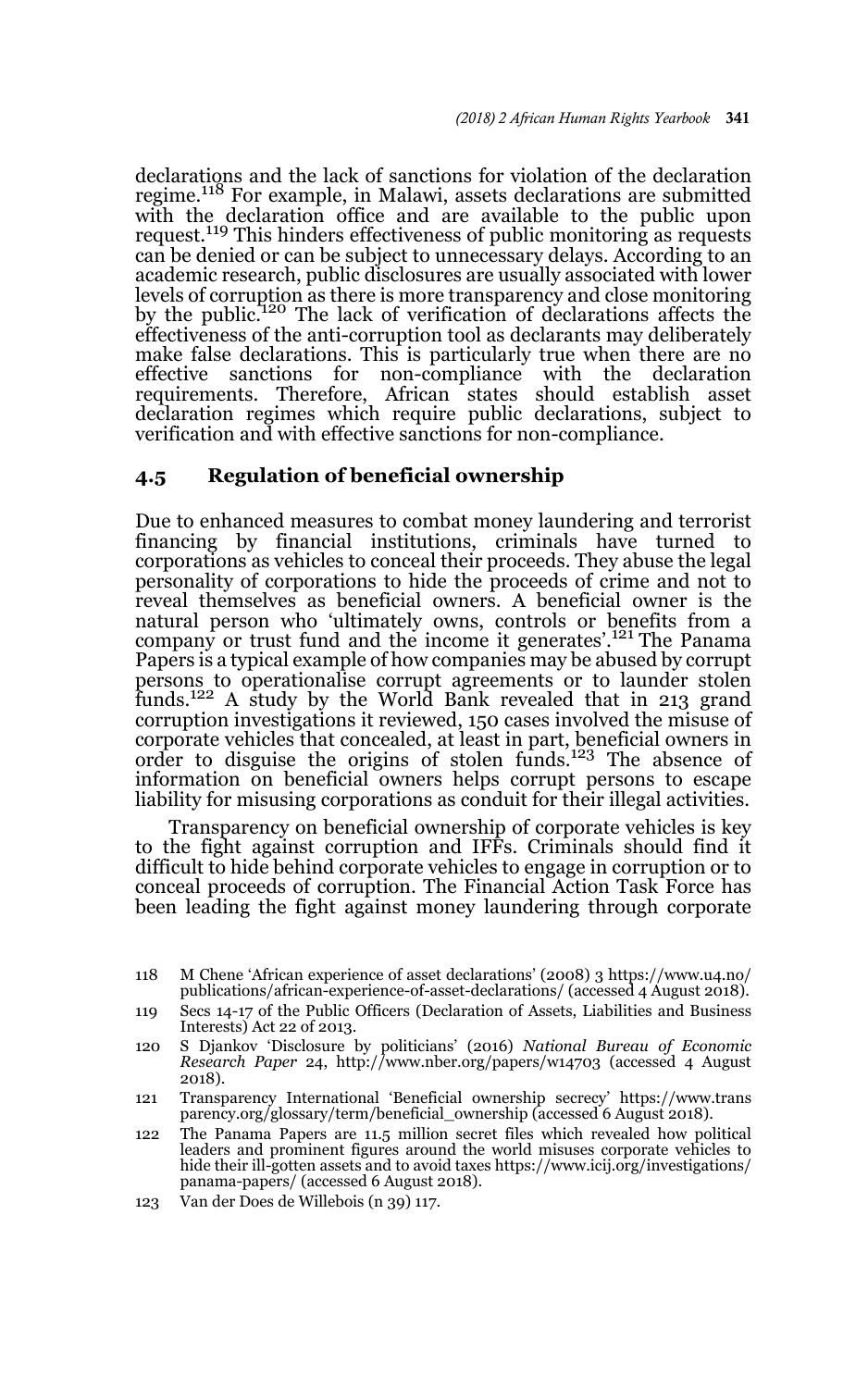vehicles. The 40 Recommendations, which countries should adhere to, provide important guidelines on transparency and the beneficial ownership of legal persons. Recommendations 24 and 25 provide that countries should establish measures requiring adequate, accurate and timely information on the beneficial ownership and control of legal persons and arrangements which is obtainable and accessible in timely fashion by competent authorities. Articles 12(2) and 14(1)(a) of UNCAC require state parties to establish comprehensive domestic regulatory and supervisory regimes for banks and other financial institutions, and designate individuals to identify natural persons who are the ultimate beneficiaries of legal persons to prevent laundering of proceeds of corruption. Article 52 provides hortatory obligations on state parties to require financial institutions to verify the identity of beneficial owners of high-value accounts, to enhance scrutiny of accounts held by or on behalf of politically-exposed persons, and to share such information with authorities of other countries when necessary to investigate, claim and recover proceeds of corruption.

To combat corruption-related IFFs, African countries should establish mandatory public registers containing names of beneficial owners of companies and trusts. Corrupt persons would find it difficult to misuse these corporate vehicles where their names are registered as ultimate beneficiaries. What is more, it would make it easier to trace proceeds of corruption by law enforcement officials. The easy owners would increase financial transparency and lessen corruption and related-IFFs. Also, beneficial ownership information must be required in all assets declarations by public officials in order to ascertain all natural persons with a financial interest in assets declared by the official.

The main challenge has been the reluctance by African countries to establish laws regulating beneficial ownership measures. It is only recently that countries are starting to pay attention to importance of<br>beneficial ownership regime, with Kenya<sup>124</sup> South Africa <sup>125</sup> Zambia<sup>126</sup> all introducing beneficial ownership measures only last year. Some countries like Zimbabwe do not have comprehensive laws regulating beneficial ownership regardless of having amended its anti-money laundering laws recently.<sup>127</sup> Therefore, there is need for African countries to establish beneficial ownership transparency measures which will prohibit the use of shell companies and compel all legal persons and arrangements to reveal the identity of beneficial owners.

#### **4.6 Asset recovery**

Asset recovery forms an integral part of the international fight against corruption and IFFs. It is one of the fundamental pillars of UNCAC, and

125 Secs 21, 21A & 21B Financial Intelligence Centre Amendment Act 1 of 2017.

<sup>124</sup> Sec 8 Companies (Amendment) Act 28 of 2017.

<sup>126</sup> Sec 21 of the Companies Act 10 of 2017.

<sup>127</sup> See J Duri & MA Matasane 'Regulation of beneficial ownership in South Africa and Zimbabwe' (2017) 1 *Journal of Anti-Corruption Law* 179-188.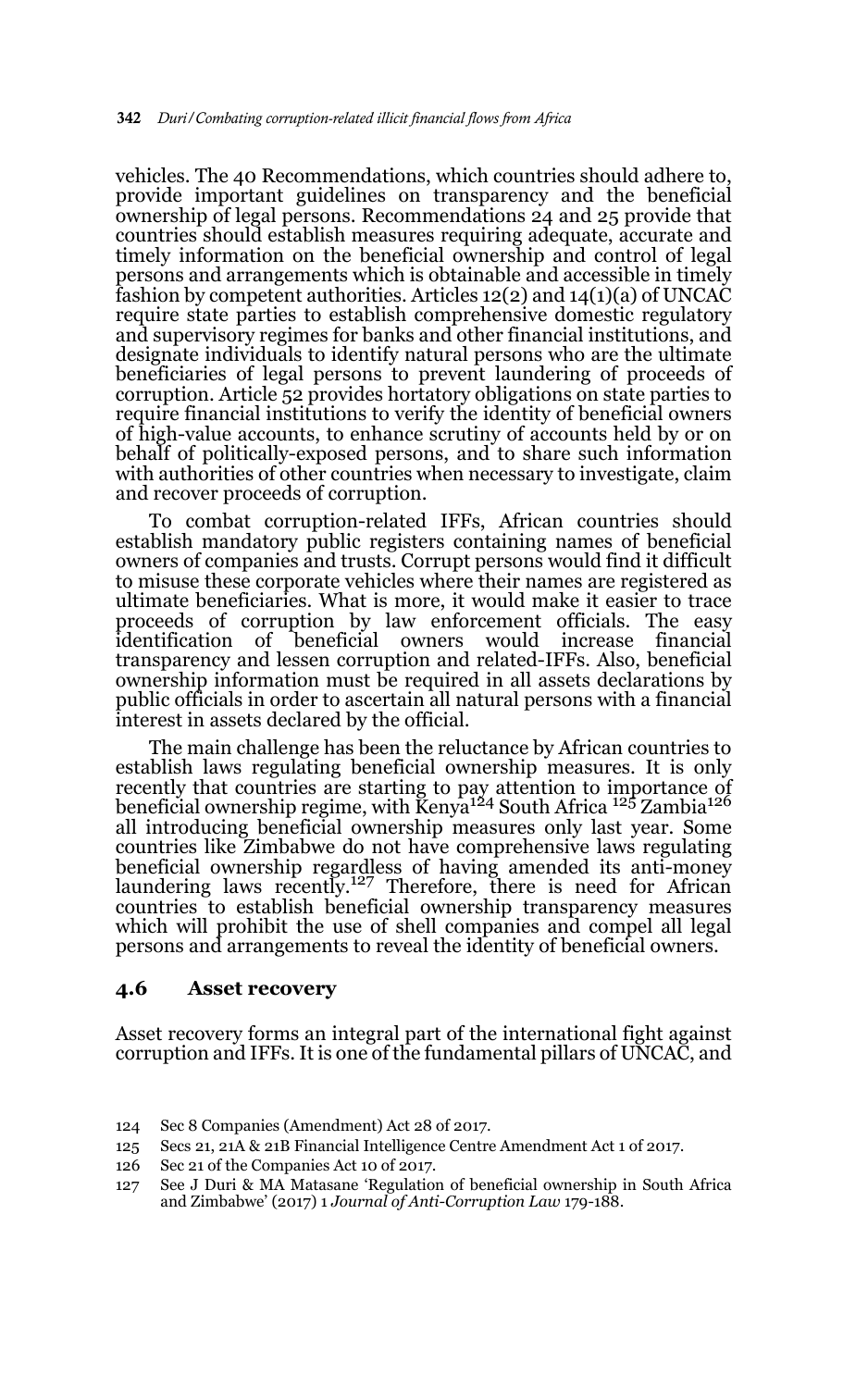States Parties have an obligation to 'afford one another the widest measure of cooperation and assistance' in recovering ill-gotten<br>assets.<sup>128</sup> It is a common trait for corrupt elite in Africa to stash their stolen assets in the developed world. Western powers have been complicit in the fight against corruption and IFFs from Africa as their secrecy jurisdictions have allowed proceeds of crime to be laundered in their financial system with impunity. The aims of asset recovery are to deprive offenders of the opportunity to enjoy the fruits of corruption and to return stolen assets to the victim country. It can supplement resources in victim country to be used for development and provide a powerful deterrent as well justice to the affected society.<sup>129</sup>

The entire Chapter V of UNCAC contains comprehensive provisions on asset recovery. Essentially, there are two forms of asset recovery: conviction-based asset recovery and non-conviction based asset recovery. The former follows after the prosecution and conviction of a person engaged in corruption. Whereas the latter does not require a criminal conviction, and it usually becomes applicable when the conviction based proceeding is not possible or not desirable.130 This may be the result of death, flight of the perpetrator, immunity enjoyed by the offender or any other reasonable grounds. Non-conviction based asset recovery processes are more effective than conviction based asset recovery as civil proceedings require a lower standard of proof compared to a criminal prosecution. According to the High Level Panel,

Countries that have been the most successful in tracing, freezing and repatriating stolen assets have legal frameworks that allow asset forfeiture and civil prosecutions without requiring criminal prosecution of the offender.<sup>131</sup>

Asset recovery is usually transnational, and involves requesting of assistance between governments, different legal systems, police forces and political processes. Efficient international cooperation and rapid exchange of information between countries is needed for successful recovery of stolen assets. The importance of mutual legal assistance (MLA) has been stressed out in article 55 of UNCAC which requires States Parties to provide one another legal assistance 'to greatest extent possible.'

Despite comprehensive provisions on asset recovery, little progress has been made to return stolen assets back to Africa. A report by the World Bank indicated that between 2006 and 2012, OECD countries managed to return only US \$ 423 million? out of the US \$ 2.623 billion frozen assets, with an estimated amount of US \$ 130 billion of corruption-related IFFS stashed in the countries.<sup>132</sup> In Nigeria, authorities have been trying to recover funds stolen by former President Sani Abacha during his time in office. At one point, the frustrations in legal processes led to the authorities agreeing to give US

- 128 Art 51 UNCAC. See also art 16 AUCPCC.
- 129 High Level Panel (n 11 above) 36.
- 130 Art 54(1)(c) UNCAC.
- 131 High Level Panel (n 11) 47.
- 132 L Gray *et al Few and far: The hard facts on stolen asset recovery* (2014) 21.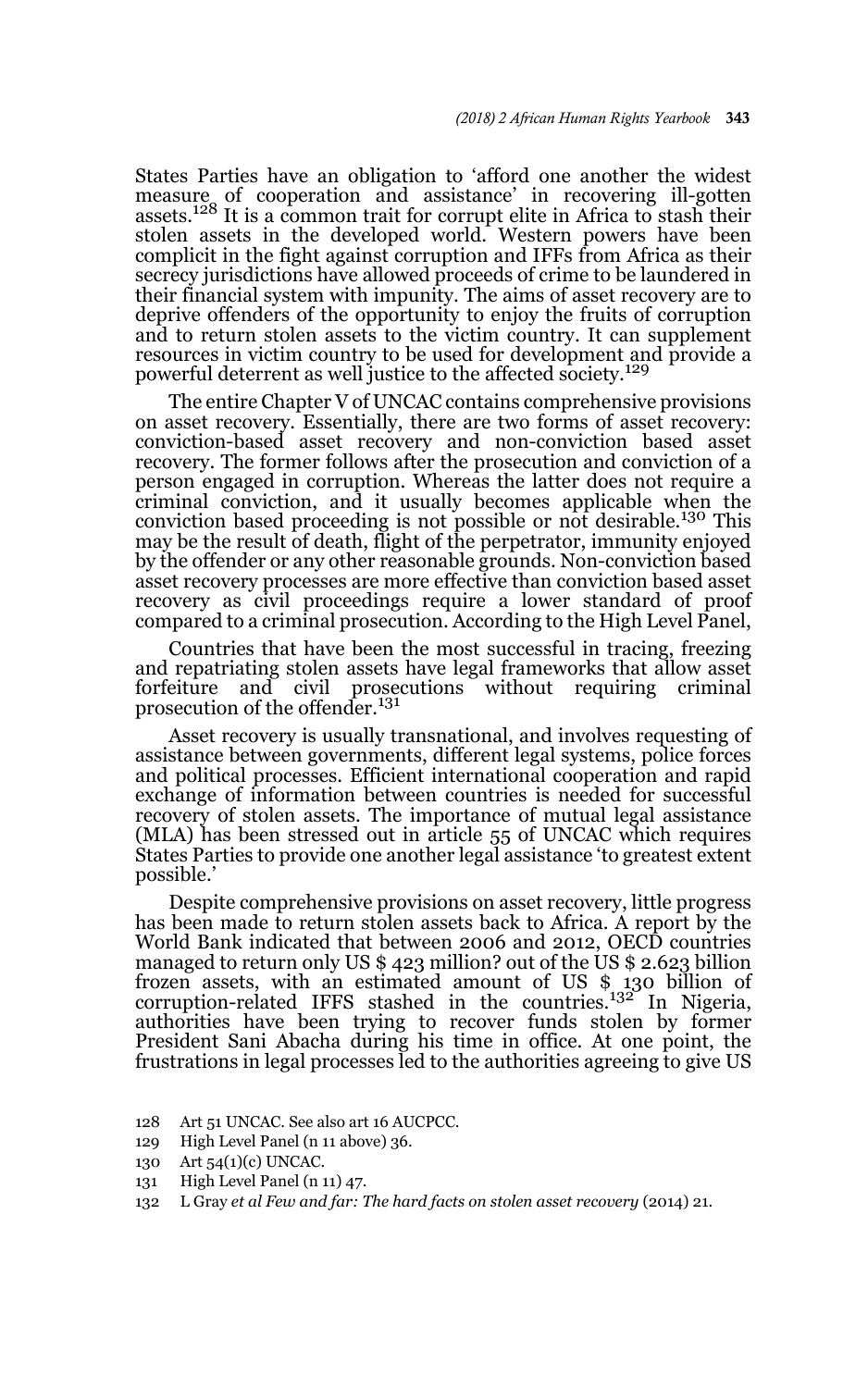\$ 105 million of stolen money back to the Abacha family as part of a deal to repatriate stolen assets.<sup>133</sup> Last year, the Swiss government agreed to return US \$ 321 million of stolen money acquired by the Abacha family.134

Large amounts of stolen assets are yet to be returned to the requesting states in Africa as a result of several barriers including secrecy jurisdictions, reluctance by requested states and lack of expertise in asset recovery processes. Banking secrecy laws in certain jurisdictions that allow banks to refuse to divulge information about their customers hinder the recovery of stolen assets.135 Law enforcement officials may only access the information by obtaining a judicial order. As a result of secrecy laws, officials are barred from effectively investigating and collecting evidence useful for asset recovery processes. Requested states may refuse a request citing reasons of insufficient information or evidence to justify search for and communication of documents.<sup>136</sup> Additional to secrecy laws, anonymous identity of the beneficial owner of some accounts in these jurisdictions makes it difficult to recover the assets. Assistance is denied on grounds such as lack of trust between two countries, difference in legal traditions, lack of a non-conviction based asset recovery legal framework and the inability to enter into plea agreements and immunity enjoyed by perpetrators.137 The Human Rights Council has urged cooperation between requesting and requested States in the recovery of proceeds of corruption and 'to demonstrate strong commitment to ensuring the return or disposal of such assets' to the countries of origin, to their prior legitimate owners<br>or to the victims of the crime.<sup>138</sup>

Asset recovery processes are usually expensive and developing countries have scarce resources. As a result, there are inadequate and poorly trained personnel, under resourced asset recovery institutions and lack of knowledge and experience by prosecutors and judges to facilitate and expedite the return of stolen assets. Incompetent asset recovery team will lack effective coordination and effective channels for transmission of MLA requests and follow-up communication.<sup>139</sup>

To counter problems faced in the asset recovery processes, African countries should pursue bilateral and multilateral mutual legal

- 136 Stephenson (n 134) 58.
- 137 Stephenson (n 134) 19, 47, 66, 69 & 71.
- 138 Resolution 34/11: Resolution on the negative impact of the non-repatriation of funds of illicit origin to the countries of origin on the enjoyment of human rights, and the importance of improving international cooperation, Adopted by the UN Human Rights Council at its 34th Session held in Geneva, Switzerland, from 27 February - 24 March 2017 UN Doc A/HRC/RES/34/11.
- 139 Stephenson (n 134) 37.

<sup>133</sup> DU Enweremadu 'Nigeria's quest to recover looted assets: The Abacha affair' (2013) 48 *Africa Spectrum* 63.

<sup>134</sup> World Bank 'World Bank monitoring of repatriated Abacha funds' (4 December 2017), https://www.worldbank.org/en/news/factsheet/2017/12/04/world-bankmoni toring-of-repatriated-abacha-funds (accessed 7 August 2018).

<sup>135</sup> KM Stephenson *Barriers to asset recovery: An analysis of the key barriers and recommendations for action* (2011) 58.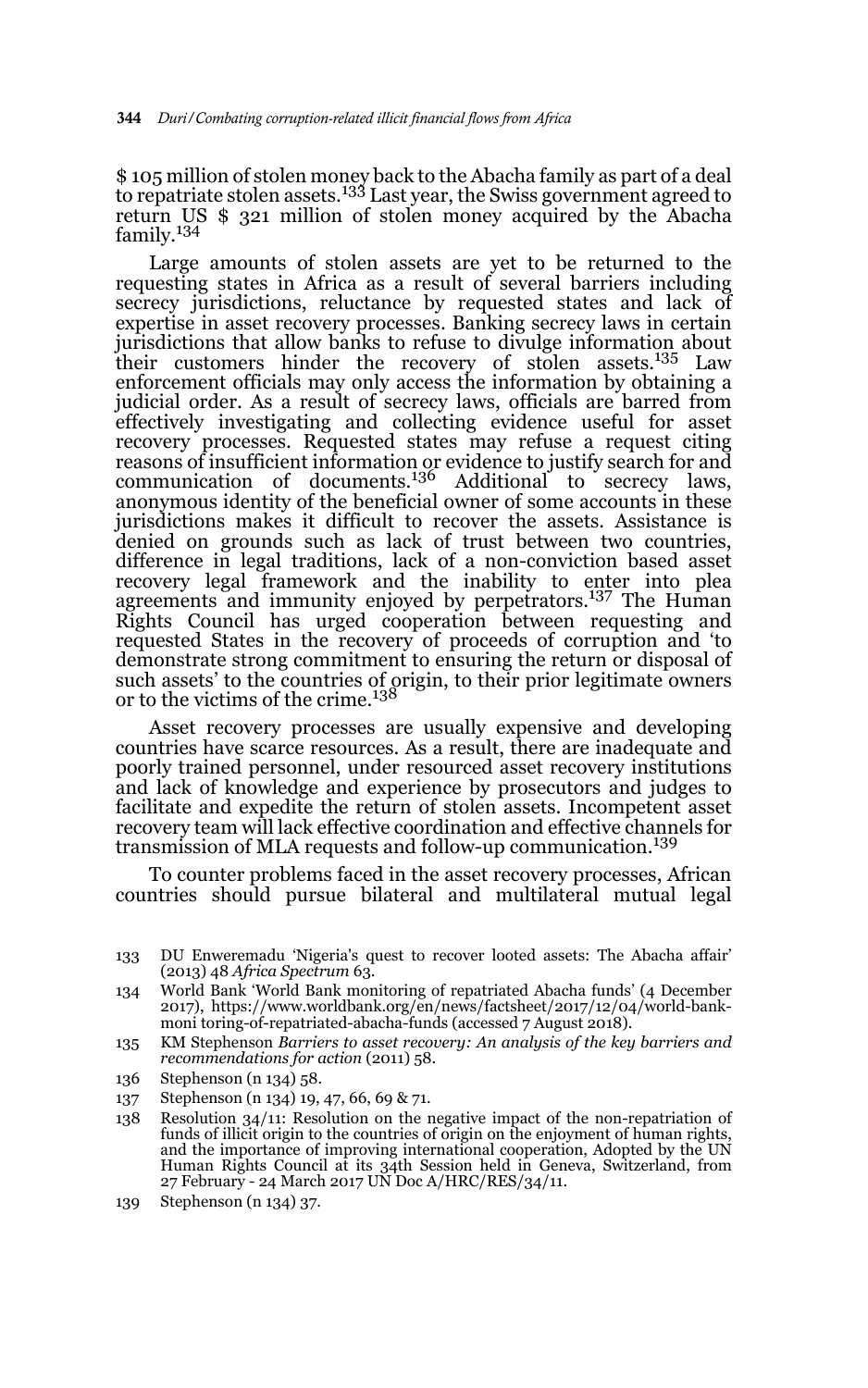assistance arrangements. These should be legally-binding between the contracting countries and place an obligation on state parties to provide mutual legal assistance when requested and outline the procedures to follow. Article 59 of UNCAC places an obligation for state parties to consider concluding bilateral or multilateral agreements or arrangements for asset recovery purposes. Such agreements make it easier for cooperation as there will be mutual understanding between states and clear guidelines on the procedure to be followed. They lessen grounds for refusal to cooperate by requested states.

### **4.7 Interagency cooperation**

The High Level Panel recommended that African countries **'**create methods and mechanisms for information sharing and coordination among the various institutions and agencies of government responsible for preventing IFFs'.<sup>140</sup> Usually, different agencies have overlapping mandates and pulling resources and information together help to combat corruption and IFFs. For instance, anti-corruption agencies, financial intelligence centres and police departments may pursue a suspicious transaction linked to corruption, and sharing information may speed up investigations or prosecution. Dealing effectively with the problem of corruption and IFFs requires authorities within a country to work better and to become more co-operative. Strong and effective interagency co-operation between anti-corruption commissions, tax and revenue authorities, anti-money laundering agencies, and law enforcement agencies is key to combating the creation and flow of illicit funds, particularly with regards to sharing of information related to corruption and IFFs. Article 38 of UNCAC provides for state parties to establish measures to encourage cooperation between state authorities and with public officials, including information about a suspected act of corruption and to provide necessary information when requested. Hence, African countries should establish legal frameworks requiring cooperation between various state institutions for effective combating of corruption and IFFs

Interagency cooperation is usually limited due to financial, technological and human resources challenges faced by these agencies. According to UNECA, institutions face 'significant challenges stemming from lack of knowledge, poor data, corrupt practices, capacity constraints and limitations in enforcement capabilities'.<sup>141</sup> These challenges weaken institutions and their cooperation is futile. Strong institutions threaten opportunities for politicians and senior officials to engage in criminal activities and to move their assets abroad successfully. There may be lack of genuine political will to provide the necessary resources to build strong and independent institutions. To combat corruption and IFFs, there is need for strong, independent and well-resourced institutions that can share information and cooperate

140 High Level Panel (n 11) 82.

141 UNECA (n 29) 10.